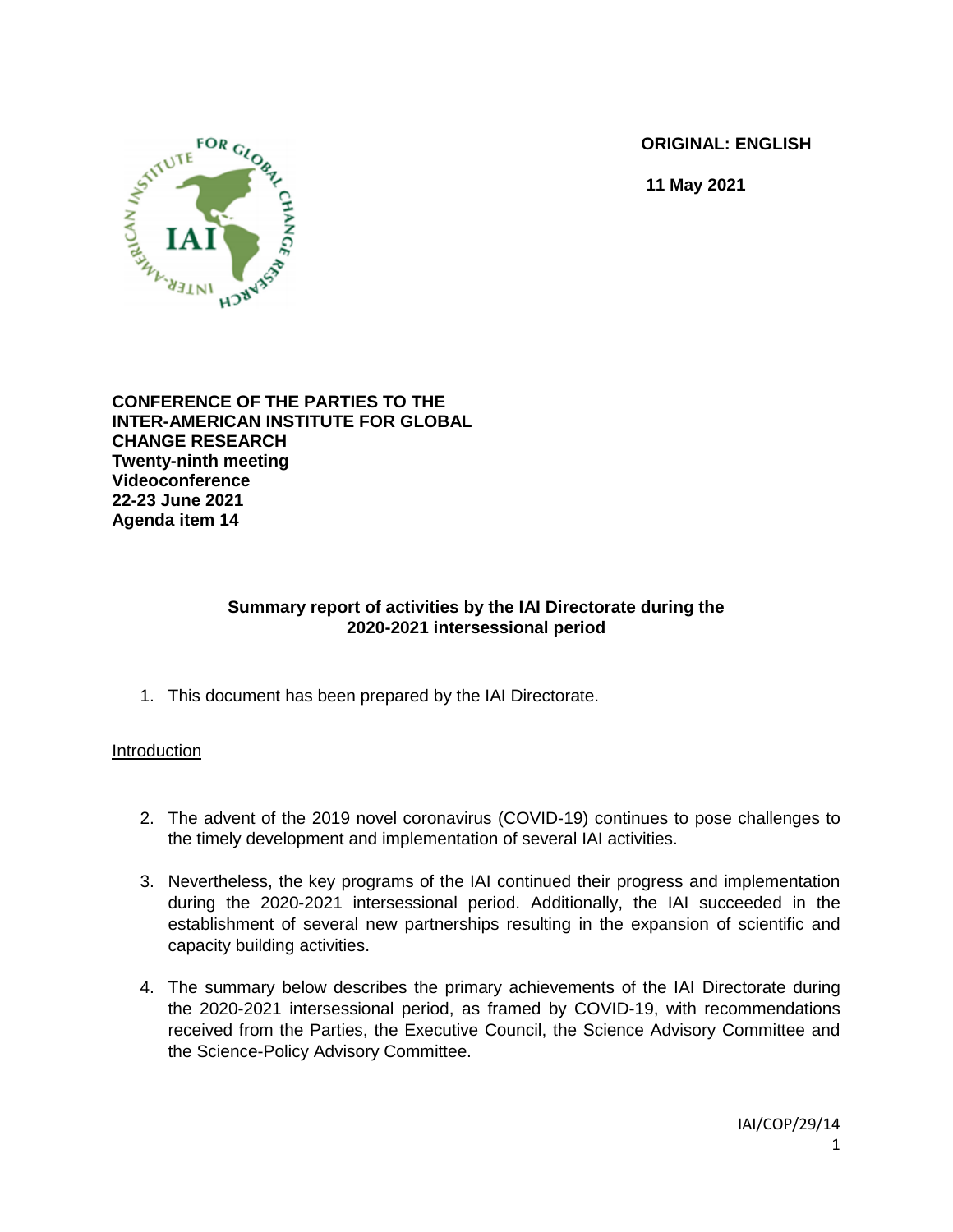5. The IAI Directorate notes discussions during CoP-28 (Videoconference, 2020) on the possibility of scheduling the first meeting of the Executive Council during the new intersessional period a few months after the closing of the CoP. Accordingly, the 51st meeting of the Executive Council will be held in November 2021. Details on the organization of the meeting will be provided to Parties shortly after the conclusion of CoP-29.

### Report on science

| Decision                                                                                                                                                                                                                                                                                                                                                              | <b>Strategic Plan</b>                                                                                                                                                                                                                                                                                                                                                                                                                                                                                                                                                                                                                                                                                                | Actions by the IAI<br><b>Directorate</b>                                                                                                                                                                                                                                                                                                                                                                                            | <b>Results</b>                                                                                                                                                                                                        |
|-----------------------------------------------------------------------------------------------------------------------------------------------------------------------------------------------------------------------------------------------------------------------------------------------------------------------------------------------------------------------|----------------------------------------------------------------------------------------------------------------------------------------------------------------------------------------------------------------------------------------------------------------------------------------------------------------------------------------------------------------------------------------------------------------------------------------------------------------------------------------------------------------------------------------------------------------------------------------------------------------------------------------------------------------------------------------------------------------------|-------------------------------------------------------------------------------------------------------------------------------------------------------------------------------------------------------------------------------------------------------------------------------------------------------------------------------------------------------------------------------------------------------------------------------------|-----------------------------------------------------------------------------------------------------------------------------------------------------------------------------------------------------------------------|
| XXVII/5. The<br><b>Science Advisory</b><br>Committee and the<br>Science-Policy<br>Advisory<br>Committee are<br>instructed to further<br>revise and update<br>the IAI Scientific<br>Agenda in line with<br>the IAI Strategic<br>Plan to better<br>reflect<br>transdisciplinary<br>research and<br>science with<br>special attention to<br>human issues and<br>systems. | Theme II - Science<br>for the<br>Sustainability of the<br>Americas: The<br>Articles of the<br>Agreement<br>Establishing the IAI<br>state that IAI<br>should support<br>science that<br>improves the<br>Americas' ability to<br>cope with and<br>thrive under global<br>change. By<br>achieving the<br>guiding principles,<br>transdisciplinary<br>research, and the<br>scientific goals and<br>objectives, the IAI<br>expects to make a<br>positive impact<br>towards the<br>sustainability of the<br>region, address the<br>cross-cutting<br>challenges posed<br>by climate change,<br>and support the<br>Sustainable<br><b>Development Goals</b><br>(SDGs) and other<br>multilateral targets<br>within the context | The IAI submitted<br>the revised science<br>agenda to Parties<br>and solicited<br>additional revisions,<br>as requested during<br>CoP-28. Comments<br>received from<br>Canada, Argentina<br>and Colombia were<br>incorporated into<br>the new version of<br>the science agenda<br>through guidance<br>from the SAC and<br>SPAC. The<br>Scientific Agenda<br>will be discussed<br>under agenda item<br>12 of the present<br>meeting. | <b>Future scientific</b><br>activities framed by<br>the Scientific<br>agenda will be<br>better aligned with<br>the Strategic plan.<br>Parties are<br>contributors to the<br>evolving Scientific<br>agenda.<br>special |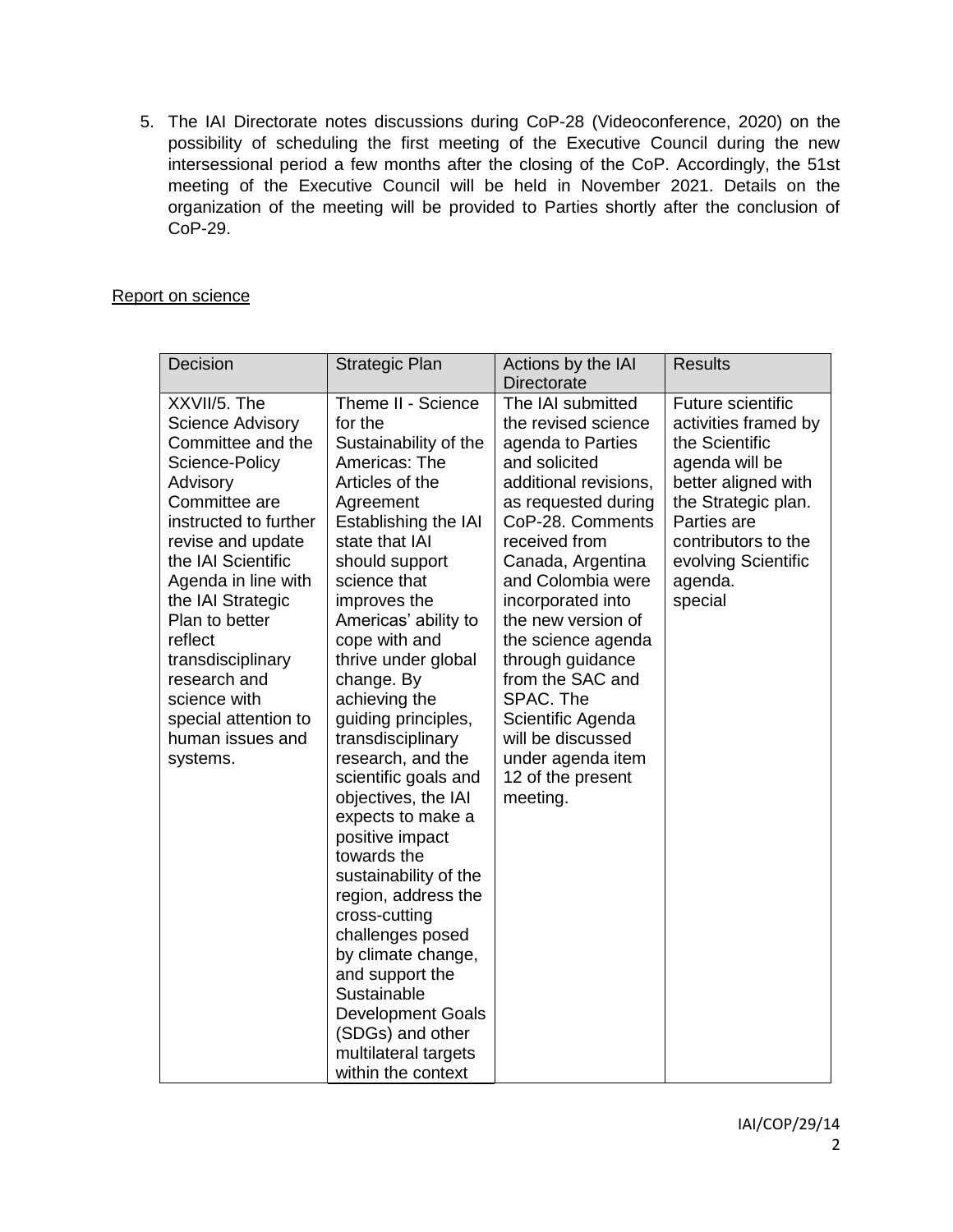| Decision                                                                                                                                                                                                                                                                                                                                                                                                   | <b>Strategic Plan</b>                                                                                                                                                                                                                                                                                                                                                  | Actions by the IAI<br>Directorate                                                                                                                                                                                                                                                                                                                                                                                                     | <b>Results</b>                                                                                                                                                                                                                                                                                                                                                                                                               |
|------------------------------------------------------------------------------------------------------------------------------------------------------------------------------------------------------------------------------------------------------------------------------------------------------------------------------------------------------------------------------------------------------------|------------------------------------------------------------------------------------------------------------------------------------------------------------------------------------------------------------------------------------------------------------------------------------------------------------------------------------------------------------------------|---------------------------------------------------------------------------------------------------------------------------------------------------------------------------------------------------------------------------------------------------------------------------------------------------------------------------------------------------------------------------------------------------------------------------------------|------------------------------------------------------------------------------------------------------------------------------------------------------------------------------------------------------------------------------------------------------------------------------------------------------------------------------------------------------------------------------------------------------------------------------|
|                                                                                                                                                                                                                                                                                                                                                                                                            | of national<br>priorities.                                                                                                                                                                                                                                                                                                                                             |                                                                                                                                                                                                                                                                                                                                                                                                                                       |                                                                                                                                                                                                                                                                                                                                                                                                                              |
| XXVII/16. The IAI<br>Directorate is<br>instructed to<br>continue exploring<br>alignment of CRN4<br>with the Belmont<br>Forum<br>Collaborative<br><b>Research Action</b><br>(CRA), especially in<br>light of efforts to<br>develop a flexible<br>funding mechanism<br>for the Americas.                                                                                                                     | 1.i.a. By the end of<br>2019, the<br>Directorate, with<br>support of the<br>SAC/SPAC and in<br>collaboration with<br>the Belmont Forum,<br>will execute the<br>Collaborative<br><b>Research Network</b><br>4 (CRN4) to fund<br>inter and<br>transdisciplinary<br>research to assist<br>the Parties in<br>advancing the<br>understanding of<br>global change<br>issues. | In February 2020,<br>the IAI submitted a<br>5-year funding<br>proposal to NSF,<br>allowing for<br>alignment with<br><b>Belmont Forum</b><br>Collaborative<br><b>Research Actions</b><br>$(CRA)$ .                                                                                                                                                                                                                                     | Award letter from<br>NSF should be<br>issued prior to<br>CoP-29.<br>The budget was<br>considerably<br>revised in light of<br>COVID-19.<br>Additional funding<br>was allocated to<br>support seed<br>grants for TD<br>science, allowing<br>for alignment with<br>BF CEH2.<br>Funding for the<br>flexible funding<br>mechanism and the<br>regional<br>assessment was<br>removed from the<br>proposal.                          |
| XXVII/17. The IAI<br>Directorate is<br>directed to continue<br>working in<br>collaboration with<br>the Scientific<br>Advisory<br>Committee and the<br><b>Science Policy</b><br>Advisory<br>Committee on the<br>design and<br>implementation of<br>transdisciplinary<br>research on<br>aspects of global<br>change related to<br>the sciences of the<br>earth, ocean,<br>atmosphere, the<br>environment and | 1.iv.a.The<br>Directorate, with the<br>support of the<br>SAC/SPAC, will<br>continue with<br>research activities<br>and current capacity<br>building program of<br>the IAI.<br>Theme III: The IAI is<br>successful in<br>increasing funding<br>through writing new<br>proposals and<br>targeting strategic<br>partnerships                                              | $(1)$ The IAI<br>Directorate is<br>executing two<br>transdisciplinary<br>projects entitled,<br>"Conduct of a<br>vector-borne<br>disease and gender<br>dynamics study,"<br>and "Integrating<br><b>Climate Variability</b><br>into the<br>Surveillance,<br>Prevention and<br><b>Control of Vector-</b><br>Borne Diseases"<br>with funding from<br>the Inter-American<br>Development Bank<br>via the University of<br>West Indies (2020- | (1) The results of<br>these projects will<br>guide the<br>development of<br>public health<br>actions in the<br>Caribbean that aim<br>to reduce gender<br>inequalities in<br>health outcomes,<br>including early<br>warning systems.<br>This particular<br>project is focused<br>on arboviral illness<br>(e.g., dengue,<br>chikungunya, Zika),<br>gender<br>considerations, and<br>the development of<br>climate driven early |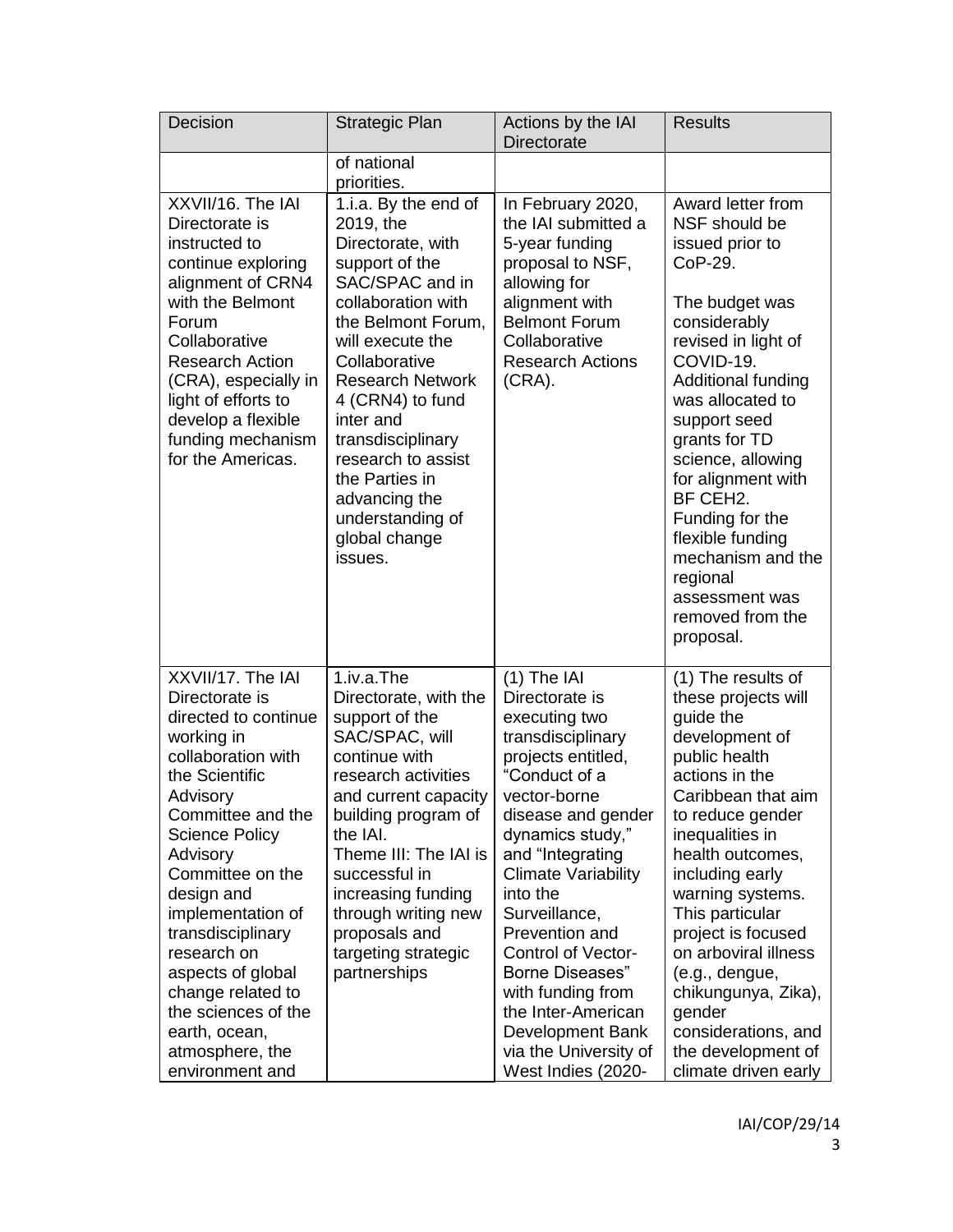| Decision            | Strategic Plan | Actions by the IAI<br><b>Directorate</b> | <b>Results</b>                           |
|---------------------|----------------|------------------------------------------|------------------------------------------|
| the social sciences |                | 2021). These                             | warning systems                          |
| in alignment with   |                | projects are being                       | for epidemics. This                      |
| the IAI Strategic   |                | implemented in                           | project will also                        |
| Plan.               |                | Jamaica and St.                          | strengthen the IAI's                     |
|                     |                | Lucia. In line with                      | collaborations with                      |
|                     |                | the Strategic Plan,                      | <b>Caribbean Parties</b>                 |
|                     |                | the project                              | and regional                             |
|                     |                | addresses the goal                       | bodies, such as the                      |
|                     |                | of improving human                       | <b>Caribbean Public</b>                  |
|                     |                | health and well-                         | <b>Health Agency</b>                     |
|                     |                | being, and includes                      | (CARPHA) and the                         |
|                     |                | the participation of                     | Caribbean Institute                      |
|                     |                | the end users                            | for Meteorology                          |
|                     |                | (public health                           | and Hydrology                            |
|                     |                | sector) from project<br>design to        | (CIMH).                                  |
|                     |                | implementation.                          | These projects also                      |
|                     |                | The projects also                        | resulted in IAI                          |
|                     |                | support the new                          | being invited to                         |
|                     |                | Gender Policy,                           | submit a full                            |
|                     |                | through research on                      | proposal to a                            |
|                     |                | gender dimensions                        | forthcoming EU                           |
|                     |                | on global change.                        | funded study on                          |
|                     |                |                                          | climate and health                       |
|                     |                | (2) In May 2020, the                     | with CARPHA (due                         |
|                     |                | SAC, SPAC and IAI                        | June 2021)                               |
|                     |                | <b>Directorate</b><br>established a      |                                          |
|                     |                | working group on                         | (2) The strategic<br>areas identified in |
|                     |                | COVID-19, and                            | the COVID-19                             |
|                     |                | developed a                              | concept note will                        |
|                     |                | concept note,                            | be considered                            |
|                     |                | outlining key                            | when developing                          |
|                     |                | opportunities and                        | the scientific                           |
|                     |                | areas of action for                      | programs, capacity                       |
|                     |                | the IAI. This                            | building and                             |
|                     |                | document highlights                      | outreach activities                      |
|                     |                | the regional impact                      | led by the IAI in the                    |
|                     |                | of the COVID-19<br>pandemic on           | coming year.                             |
|                     |                | priority areas                           | (3) Through a new                        |
|                     |                | identified in the                        | collaboration with                       |
|                     |                | Strategic Plan such                      | VKS, the SciTalks                        |
|                     |                | as poverty and                           | provided IAI Parties                     |
|                     |                | equality, food and                       | with information on                      |
|                     |                | water security,                          | the implications of                      |
|                     |                | human health and                         | COVID-19 on                              |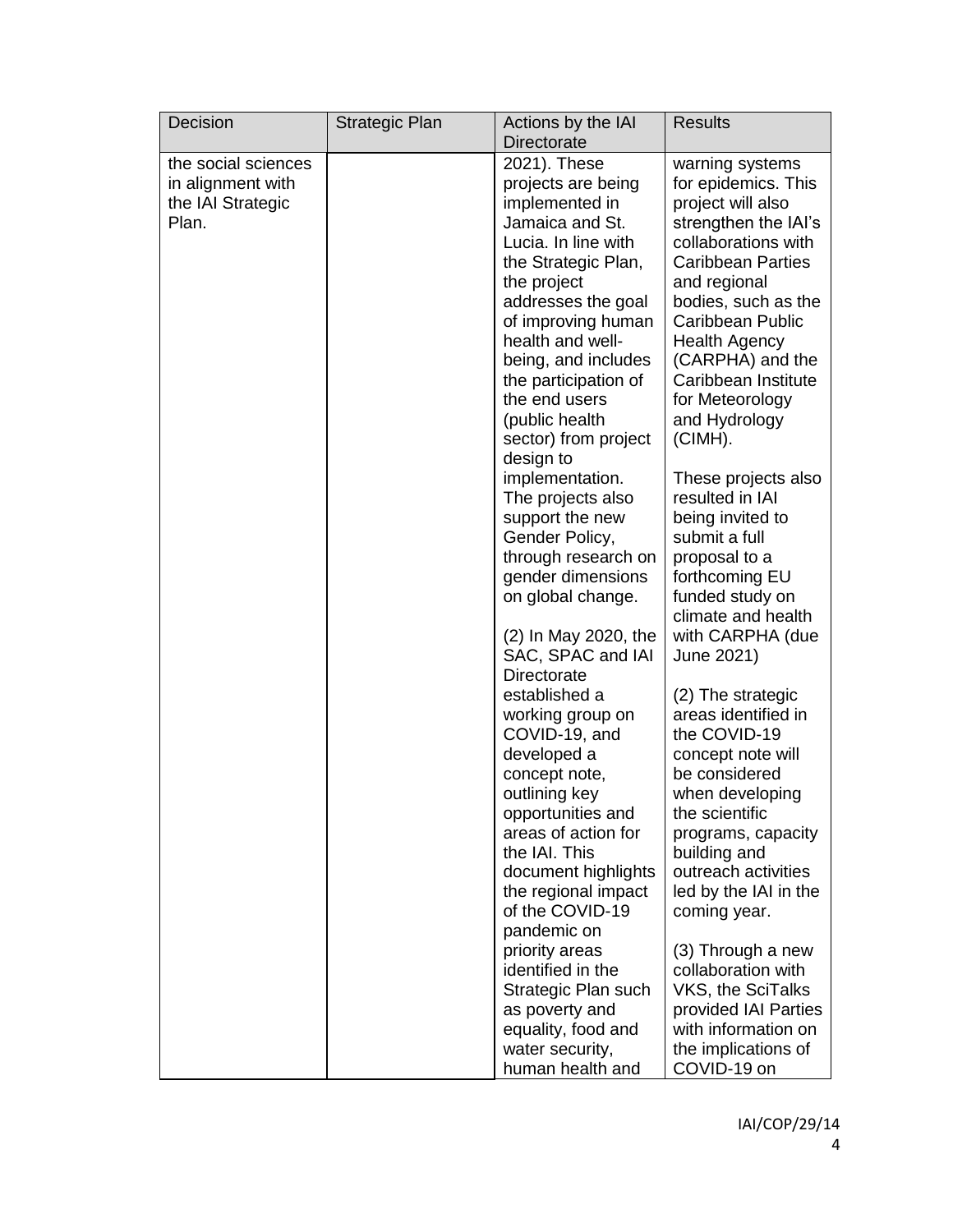| Decision | <b>Strategic Plan</b> | Actions by the IAI<br><b>Directorate</b>                                                                                                                                                                                                                                                                                                                                                                                                                                                                                                                                                                                                                                                                                                                                                                                                                                                   | <b>Results</b>                                                                                                                                                                                                                                                                                                                                                                                                                                                                                                                                                                                                                                                                             |
|----------|-----------------------|--------------------------------------------------------------------------------------------------------------------------------------------------------------------------------------------------------------------------------------------------------------------------------------------------------------------------------------------------------------------------------------------------------------------------------------------------------------------------------------------------------------------------------------------------------------------------------------------------------------------------------------------------------------------------------------------------------------------------------------------------------------------------------------------------------------------------------------------------------------------------------------------|--------------------------------------------------------------------------------------------------------------------------------------------------------------------------------------------------------------------------------------------------------------------------------------------------------------------------------------------------------------------------------------------------------------------------------------------------------------------------------------------------------------------------------------------------------------------------------------------------------------------------------------------------------------------------------------------|
|          |                       | wellbeing,<br>biodiversity and<br>ecosystem<br>services, climate<br>action, and clean<br>air, water and soil.<br>The SAC/SPAC<br>intend to publish<br>this commentary in<br>2021.<br>$(3)$ As a result of<br>the COVID-19<br>working group, the<br>IAI co-developed 3<br><b>SciTalks with Virtual</b><br>Keystone Symposia<br>(VKS). The<br>SciTalks are on-<br>demand scientific<br>presentations<br>featuring research<br>that address<br>compelling scientific<br>and global health<br>questions, followed<br>by a panel<br>discussion with<br>experts in science<br>and policy. SciTalk<br>webinars were held<br>for a regional<br>audience monthly<br>(Feb, Mar, Apr):<br>-Food security and<br>oceans during<br>COVID: A case<br>study from the<br>Galápagos - 25 Feb<br>20201<br>(http://www.iai.int/en/<br>post/detail/SciTalk:-<br>Food-security-and-<br>oceans-during-<br>COVID) | science-policy<br>topics such as<br>small scale<br>fisheries in the<br>Galapagos, forest<br>fires and<br>respiratory health<br>in the Amazon, and<br>nature based<br>solutions for<br>zoonoses.<br>$(4)$ The IAI is<br>contributing to a<br>feasibility<br>assessment of<br>climate and health<br>early warning<br>systems in the<br>Americas for the<br>IPCC.<br>(5) Awaiting review<br>and approval of the<br>symposium<br>proposal. This<br>would provide the<br>opportunity to bring<br>together<br>researchers and<br>practitioners from<br>the disaster risk<br>reduction, climate<br>and health sectors<br>to identify research<br>and policy<br>needs/gaps across<br>the Americas. |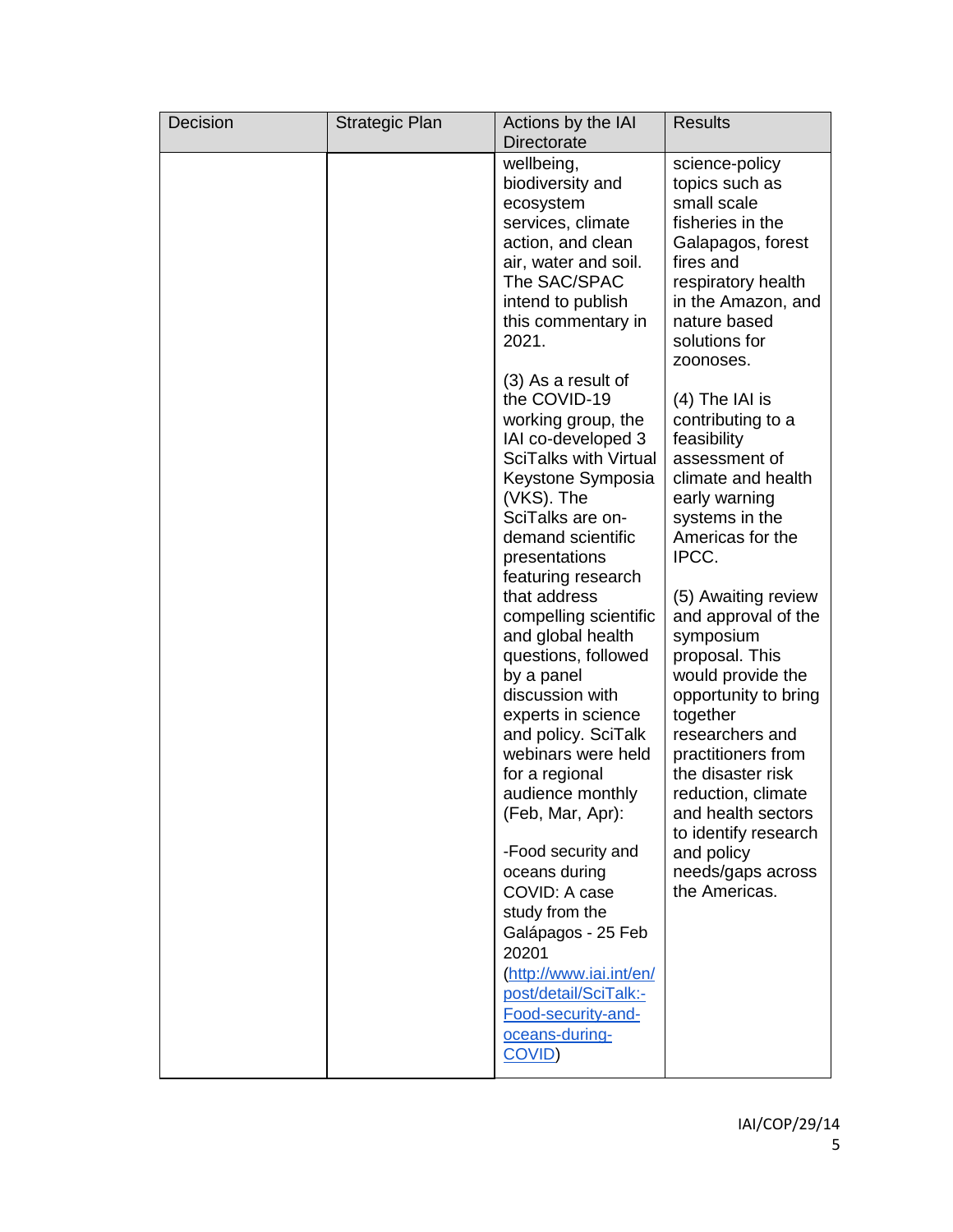| Decision | <b>Strategic Plan</b> | Actions by the IAI<br><b>Directorate</b>                                                                                                                                                                                                                   | <b>Results</b> |
|----------|-----------------------|------------------------------------------------------------------------------------------------------------------------------------------------------------------------------------------------------------------------------------------------------------|----------------|
|          |                       | -Confluence of a<br>pandemic with<br>climate change and<br>the results of<br>deforestation-26<br>Mar 2021<br>http://www.iai.int/en/<br>post/detail/Confluenc<br>e-of-a-pandemic-<br>with-climate-change-<br>and-the-results-of-<br>deforestation)          |                |
|          |                       | - Nature-Based<br>Solutions and<br>Zoonoses - 22 April<br>2021<br>(http://www.iai.int/en/<br>post/detail/Nature-<br><b>Based-Solutions-</b><br>and-Zoonoses)                                                                                               |                |
|          |                       | (4) Through<br>engagement with a<br>member of the<br>SAC, the IAI was<br>invited to participate<br>as a contributing<br>author to the IPCC<br>chapter on Central<br>and South America<br>(WGIIAR6).                                                        |                |
|          |                       | (5) The Directorate<br>submitted a<br>symposium<br>proposal to the<br>American Society of<br><b>Tropical Medicine</b><br>and Hygiene<br>(ASTMH) annual<br>meeting entitled:<br>Earth observations<br>for infectious<br>disease early<br>warnings: What can |                |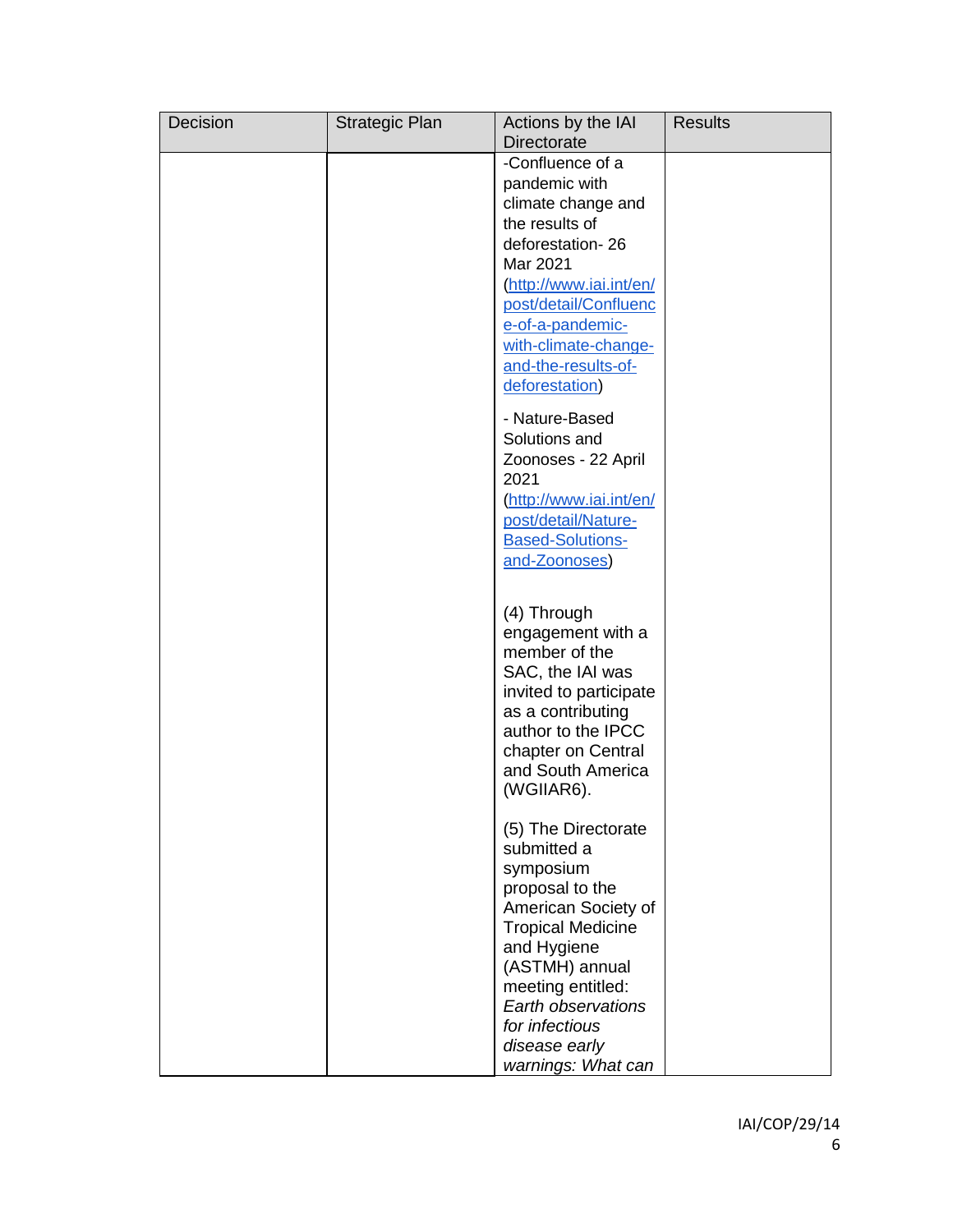| Decision | Strategic Plan                                                                                                                                                                                                                                                                                                                                     | Actions by the IAI<br><b>Directorate</b>                                                                                                                                                                                                                                                                                                             | <b>Results</b>                                                                                                                                                                                                                                                                                                                                       |
|----------|----------------------------------------------------------------------------------------------------------------------------------------------------------------------------------------------------------------------------------------------------------------------------------------------------------------------------------------------------|------------------------------------------------------------------------------------------------------------------------------------------------------------------------------------------------------------------------------------------------------------------------------------------------------------------------------------------------------|------------------------------------------------------------------------------------------------------------------------------------------------------------------------------------------------------------------------------------------------------------------------------------------------------------------------------------------------------|
|          |                                                                                                                                                                                                                                                                                                                                                    | we learn from<br>climate and disaster<br>communities? A<br>member of the SAC<br>is part of the<br>symposium.                                                                                                                                                                                                                                         |                                                                                                                                                                                                                                                                                                                                                      |
|          | Theme II Goals:<br>This project<br>addresses climate<br>action, human<br>health and<br>wellbeing<br>Theme III: The IAI<br>has raised its profile<br>among Parties and<br>external partners.<br>The Directorate,<br>with Partners,<br>continues to hold<br>regional science-<br>policy workshops to<br>address research<br>gaps and policy<br>needs | The IAI was invited<br>to participate in the<br>Consortium of<br>Universities in<br><b>Global Health</b><br>(CUGH) Session<br>hosted by NIH on<br>Closing the Gap<br><b>Between</b><br>Knowledge and<br>Practice:<br>Implementation<br><b>Science Priorities</b><br>for Health<br><b>Adaptation for</b><br>Climate Change.                           | The IAI contributed<br>to an open<br>discussion about<br>the barriers and<br>gaps in knowledge<br>for the<br>implementation of<br>climate adaptation<br>measures for the<br>health sector, and<br>the role of<br>implementation<br>science, and is<br>currently<br>contributing to a<br>working group to<br>author a<br>commentary on this<br>topic. |
|          | Theme III: The<br>Directorate works<br>with project<br>Principal<br>Investigators to<br>provide timely<br>project and other<br>relevant information<br>to the Parties,<br>including through<br>the organization of<br>side-events.<br>science-policy fora,<br>and workshops.                                                                       | The IAI Directorate<br>coordinated two<br>meetings with SGP-<br>HW PIs. Early<br>career scientists<br>and students had<br>the opportunity to<br>present research<br>advances. PIs had<br>the opportunity to<br>learn about other<br>projects and to<br>meet investigators,<br>thus supporting<br>regional networking<br>and scientific<br>synergies. | Pls will present<br>short videos with<br>policy results at<br>CoP-29.<br><b>Project PIs</b><br>discussed<br>challenges and<br>best practices in<br>doing TD research<br>during COVID-19.<br>These experiences<br>will be<br>systematized in a<br>scientific article in<br>2022.                                                                      |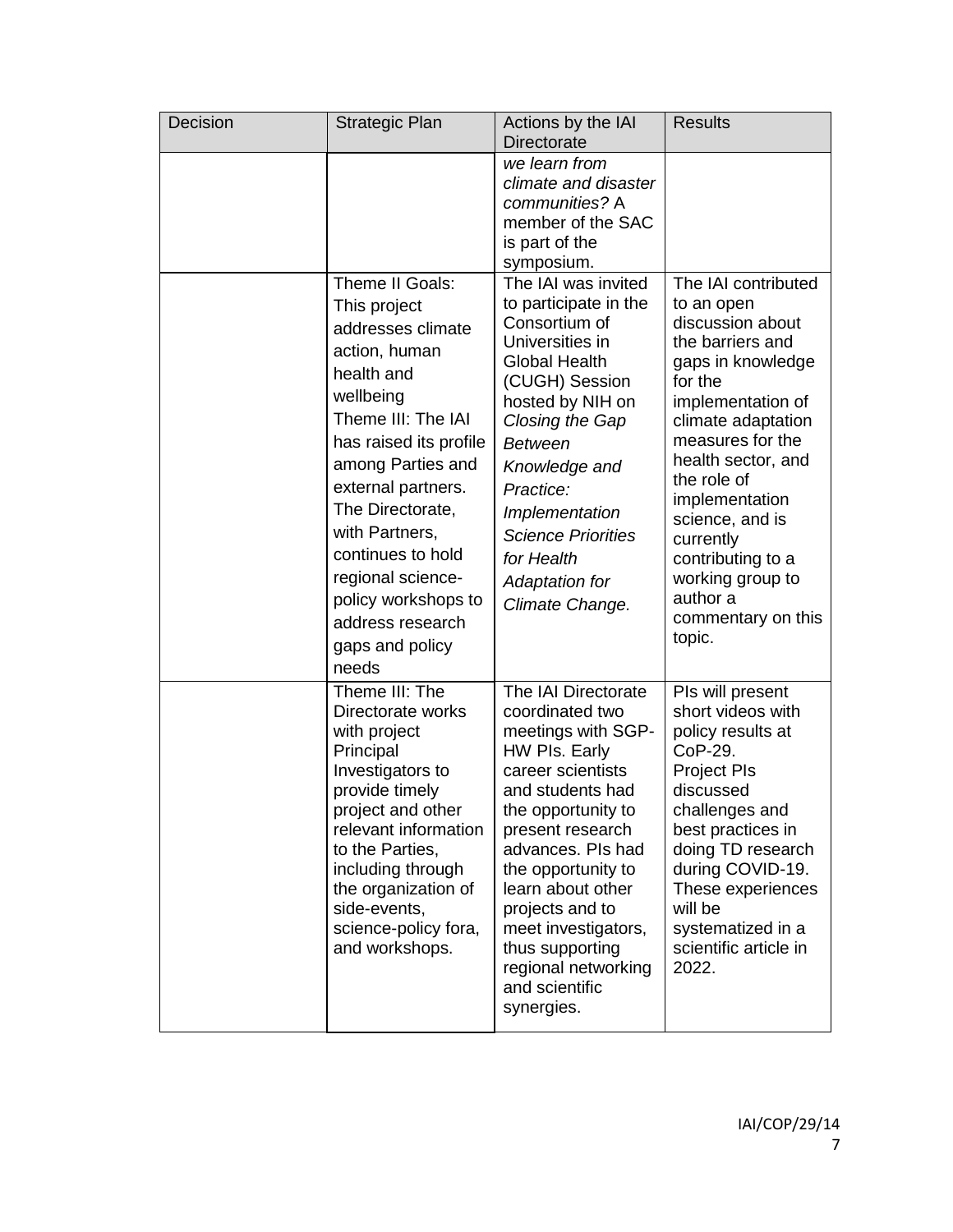| Decision | <b>Strategic Plan</b>                                                                                                                                                                                                                                                                   | Actions by the IAI<br><b>Directorate</b>                                                                                                                                                                                           | <b>Results</b>                                                                                                                                                                                                                                                                                                             |
|----------|-----------------------------------------------------------------------------------------------------------------------------------------------------------------------------------------------------------------------------------------------------------------------------------------|------------------------------------------------------------------------------------------------------------------------------------------------------------------------------------------------------------------------------------|----------------------------------------------------------------------------------------------------------------------------------------------------------------------------------------------------------------------------------------------------------------------------------------------------------------------------|
|          | Theme III: The<br>Directorate<br>facilitates and<br>promotes topic<br>networks for<br>communication and<br>collaboration, as<br>well as South-South<br>cooperation aimed<br>at making full use of<br>global change<br>science to enhance<br>the exchange of<br>shared experience        | The IAI participated<br>regularly in the<br>GeoHealth<br>community of<br>practice, hosted by<br>NASA.                                                                                                                              | GeoHealth<br>provided a global<br>community and<br>platform for IAI to<br>disseminate<br>information about<br>events and<br>publications, as<br>well as participating<br>in regular meetings<br>to represent a<br>regional<br>perspective.<br>Investigators in<br>IAI's network were<br>also encouraged to<br>participate. |
|          | Theme III: The IAI is<br>successful in<br>increasing funding<br>through writing new<br>proposals and<br>targeting strategic<br>partnerships                                                                                                                                             | The IAI has been<br>invited to lead a<br>project funded by<br>the Wellcome Trust<br>on landscape tools<br>utilised in climate<br>sensitive infectious<br>disease modelling<br>with a focus on<br>modelling tools<br>used in LMICs. | Results of this<br>analysis will be<br>relevant to<br>researchers and<br>stakeholders<br>working on climate<br>and health<br>modeling<br>worldwide.<br>This effort allowed<br>the IAI to engage<br>with a new funding<br>partner, the<br><b>Wellcome Trust.</b>                                                            |
|          | Theme III: The<br><b>Directorate</b><br>facilitates and<br>promotes topic<br>networks for<br>communication and<br>collaboration, as<br>well as South-South<br>cooperation aimed<br>at making full use of<br>global change<br>science to enhance<br>the exchange of<br>shared experience | In March 2021, the<br>IAI helped to<br>organize the first<br>international<br>environmental<br>symposium on<br>"Nature Based<br>Solutions for a<br>Sustainable Callao"<br>with the Regional<br>Government of<br>Callao, Peru       | This effort allowed<br>the IAI to leverage<br>its network of<br>experts to bring<br>science and policy<br>knowledge to the<br>Regional<br>Government of<br>Callao.                                                                                                                                                         |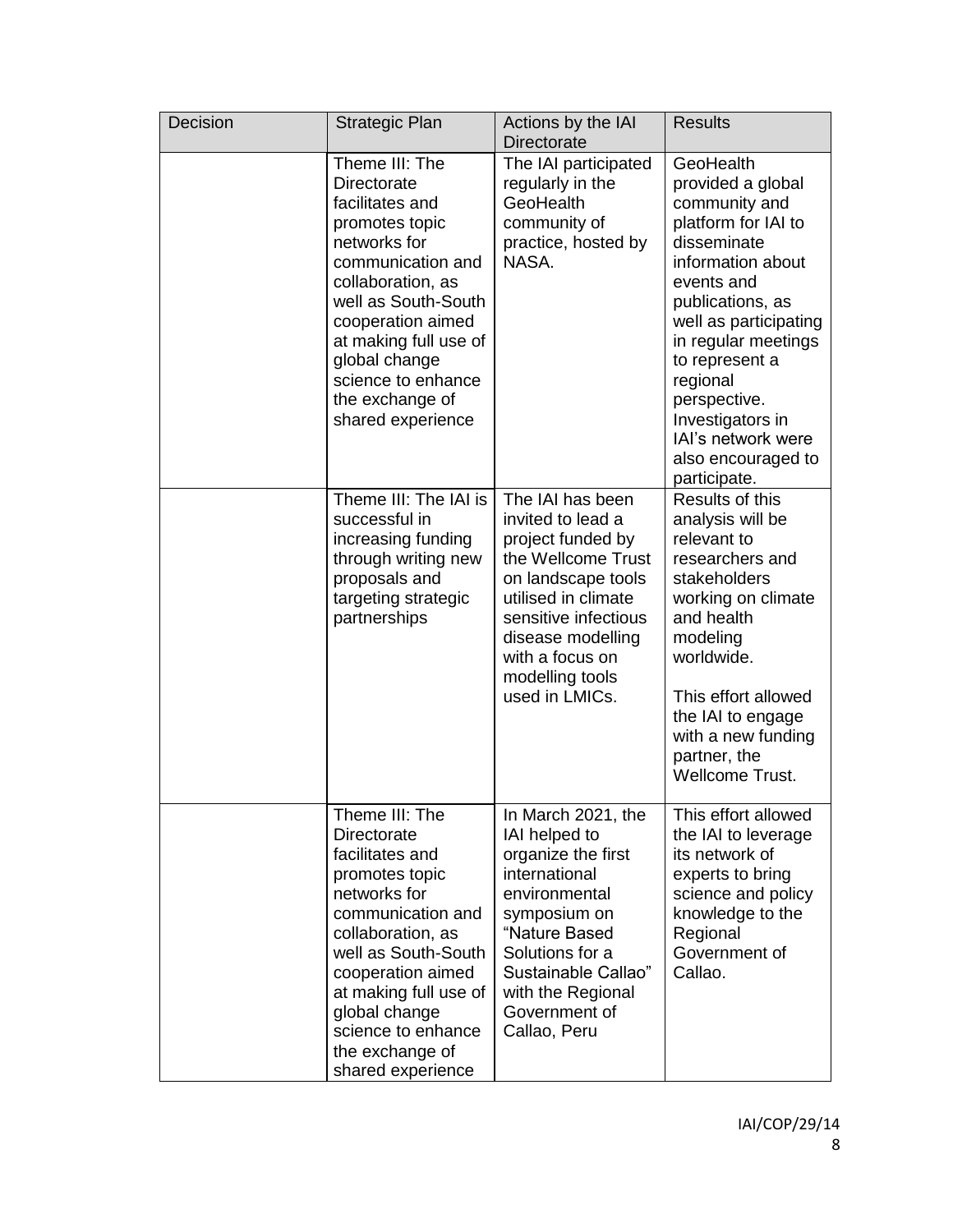| Decision | <b>Strategic Plan</b>                                                                                                                                                                                                                           | Actions by the IAI<br>Directorate                                                                                                                                                                                                                                                                                                                                                     | <b>Results</b>                                                                                                                                                                                                                                                                     |
|----------|-------------------------------------------------------------------------------------------------------------------------------------------------------------------------------------------------------------------------------------------------|---------------------------------------------------------------------------------------------------------------------------------------------------------------------------------------------------------------------------------------------------------------------------------------------------------------------------------------------------------------------------------------|------------------------------------------------------------------------------------------------------------------------------------------------------------------------------------------------------------------------------------------------------------------------------------|
|          | Theme III: Increase<br>collaboration with<br>the Belmont Forum,<br>including through<br>setting up a similar<br>co-funding<br>mechanism for the<br>Americas, for the<br>design and<br>development of<br>Collaborative<br><b>Research Action</b> | The IAI has<br>established a<br>steering committee<br>guide the<br>Directorate's<br>activities in the<br>areas of Climate,<br>Environment and<br>Health (CEH) with<br>experts from the<br>SAC/SPAC, the<br>Pan American<br><b>Health Organization</b><br>(PAHO), the USA<br><b>National Oceanic</b><br>and Atmospheric<br>Administration<br>(NOAA), and the<br><b>Wellcome Trust.</b> | The steering<br>committee will<br>guide the regional<br>scoping workshop<br>for the Belmont<br>Forum CRA on<br>CEH <sub>2</sub> (to be held in<br>July 2021) and<br>professional<br>development<br>seminars, with<br>seed grants, to be<br>implemented by the<br>IAI in 2021-2022. |

### Report on capacity building

| Decision                                                                                                                                                                                                                          | Strategic Plan                                                                                                                                                                          | Actions by the IAI<br>Directorate                                                                                                                                                                                                                                                                                                               | <b>Results</b>                                                                                                                                                        |
|-----------------------------------------------------------------------------------------------------------------------------------------------------------------------------------------------------------------------------------|-----------------------------------------------------------------------------------------------------------------------------------------------------------------------------------------|-------------------------------------------------------------------------------------------------------------------------------------------------------------------------------------------------------------------------------------------------------------------------------------------------------------------------------------------------|-----------------------------------------------------------------------------------------------------------------------------------------------------------------------|
| Decision XXVII/18.<br>The IAI Directorate<br>is instructed to<br>implement the IAI<br>Science and<br>Technology<br>Policy (STeP)<br>Fellowships<br>Program, subject to<br>the availability of<br>external financial<br>resources. | Theme I, Objective<br>3, Action iii: The IAI<br>supports capacity<br>building efforts in<br>interdisciplinary and<br>transdisciplinary<br>research,<br>collaboration and<br>innovation. | Directorate works<br>with its Associates<br>and partners in the<br>development of<br>transdisciplinary<br>training and science<br>diplomacy capacity<br>building projects,<br>and in the<br>organization of<br>science to policy<br>workshops and<br>activities. The novel<br>Science,<br>Technology and<br>Policy (STeP)<br>fellowship program | STeP has been<br>implemented in two<br>countries. Eight<br>Parties and one<br>country not Party to<br>the Agreement<br>have expressed<br>interest in<br>participation |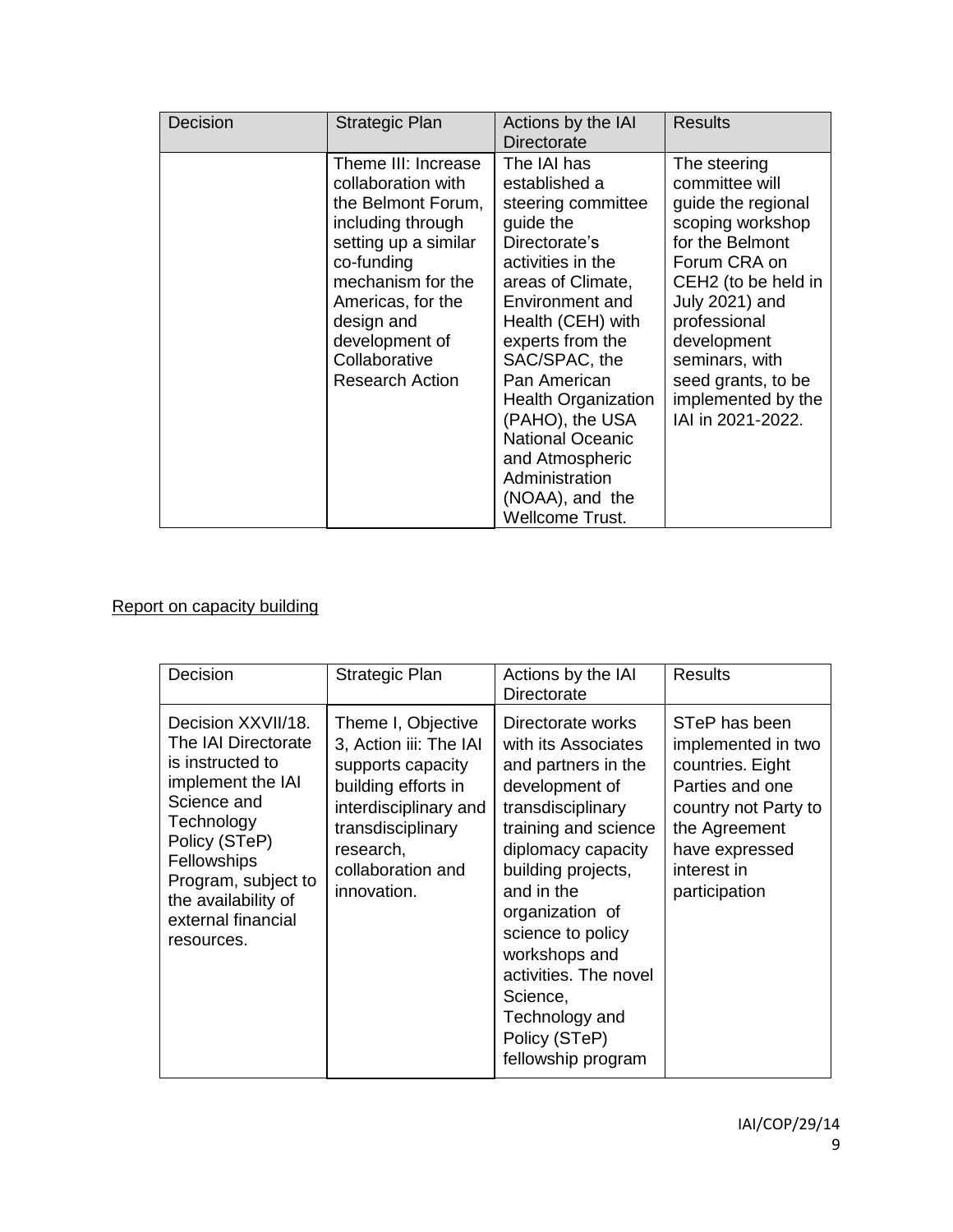|                                                                                                                                      |                                                                                                                       | was launched by<br>the IAI in 2020.                                                                                                                                                                                                                                                                                                                                                                                                                                           |                                                                                                                                                                                                               |
|--------------------------------------------------------------------------------------------------------------------------------------|-----------------------------------------------------------------------------------------------------------------------|-------------------------------------------------------------------------------------------------------------------------------------------------------------------------------------------------------------------------------------------------------------------------------------------------------------------------------------------------------------------------------------------------------------------------------------------------------------------------------|---------------------------------------------------------------------------------------------------------------------------------------------------------------------------------------------------------------|
| Decision XXVIII/7.<br>The Conference of<br>the Parties invites<br>Mitacs in Canada<br>to become an<br>Associate of the<br>Institute. | Theme I, Goal 1,<br>Objective vii:<br>Promote<br>cooperation among<br>the different<br>institutions of the<br>region. | The Directorate<br>has begun<br>collaboration with<br>Canada's Mitacs<br>regarding the STeP<br>program. Mitacs<br>was nominated as<br>the first Canadian<br>institution to<br>become an IAI<br>Associate, Mitacs<br>has accepted to<br>become an<br>Associate and the<br>MoU will be<br>finalized possibly<br>prior to CoP-29.                                                                                                                                                | Greater<br>transparency in the<br>development of the<br>Program and<br>adhesion to<br>participatory and<br>transdisciplinary<br>approach to<br>implementation.                                                |
|                                                                                                                                      |                                                                                                                       | Discussions with<br>international<br>partners to provide<br><b>IAI Parties with</b><br>additional<br>opportunities and<br>leverage financial<br>resources for joint<br>programs and<br>funding are<br>ongoing. examples<br>include:<br>-Letter of<br>Agreement signed<br>in April 2021 with<br>the Past Global<br>Changes (PAGES)<br>program to launch<br>an "International<br>mobility research<br>Fellowship Program<br>for Latin American<br>and Caribbean<br>early career | These agreements<br>will allow for further<br>collaborations<br>between Latin<br>America, the<br>Caribbean and<br>Canada with the IAI<br>in research,<br>capacity building<br>and science-policy<br>interface |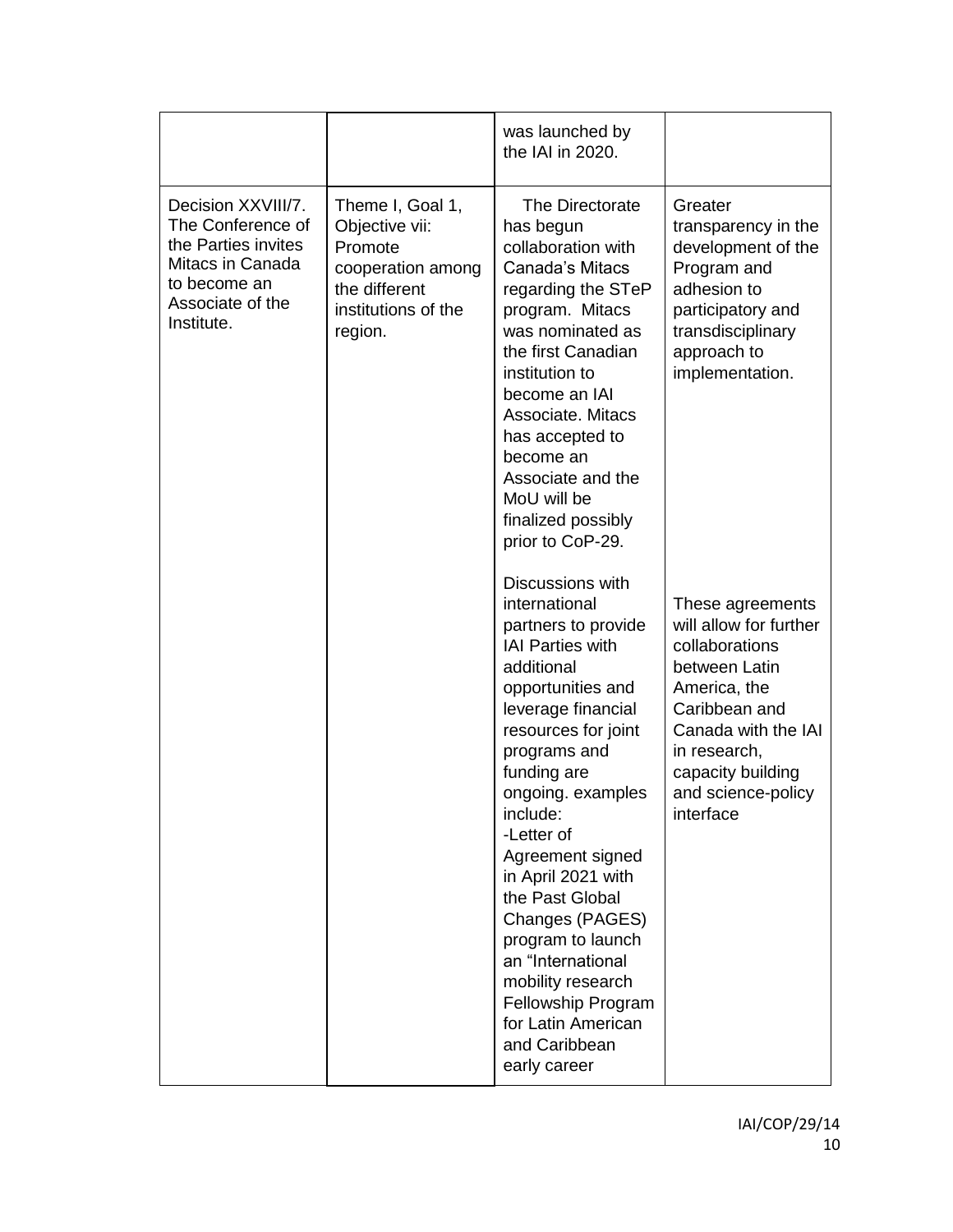|                                                                                                                                                                                                                                                                                                                                                                                                                           |                                                                                                                                                                                                                           | scientists on past<br>global changes<br>sciences" from<br>2021-2024. The<br>program will be<br>funded by PAGES<br>and administered<br>by the IAI.<br>The IAI Directorate<br>staff has also been<br>invited to serve as a<br>member of the<br>selection committee<br>for the AAAS David<br>and Betty Hamburg<br><b>Award for Science</b><br>Diplomacy for the<br>2021, 2022 and<br>2023 cycles.                                                  |                                                                                                                                                           |
|---------------------------------------------------------------------------------------------------------------------------------------------------------------------------------------------------------------------------------------------------------------------------------------------------------------------------------------------------------------------------------------------------------------------------|---------------------------------------------------------------------------------------------------------------------------------------------------------------------------------------------------------------------------|-------------------------------------------------------------------------------------------------------------------------------------------------------------------------------------------------------------------------------------------------------------------------------------------------------------------------------------------------------------------------------------------------------------------------------------------------|-----------------------------------------------------------------------------------------------------------------------------------------------------------|
| Decision XXVI/27<br>27. The IAI<br>Directorate is<br>instructed to<br>continue the<br>development of<br>capacity building<br>programs and<br>activities for<br>professionals from<br>the Americas; to<br>engage with<br>strategic<br>partners, and<br>support Parties by<br>providing training in<br>areas of national<br>and regional<br>interest, subject to<br>the availability of<br>external financial<br>resources. | Strategic Plan,<br>Theme I, Goal 1,<br>Objective vi:<br>Improve public<br>awareness and<br>provide scientific<br>information to<br>governments of the<br>development of<br>public policy<br>relevant to global<br>change. | The Directorate has<br>held 20 virtual<br>training sessions<br>that are part of the<br><b>STeP Professional</b><br>Development Plan<br>on Science-Policy,<br>Science Diplomacy,<br>Communication and<br>Leadership for the<br><b>Fellows and several</b><br>more that are<br>planned for the<br>period May-<br>September 2021.<br>Information on<br>these workshops is<br>available on the IAI<br>website at:<br>http://www.iai.int/en/<br>step | Enhanced human<br>and institutional<br>capacity, and<br>regional networking<br>among fellows and<br>their host<br>organizations<br>across the<br>Americas |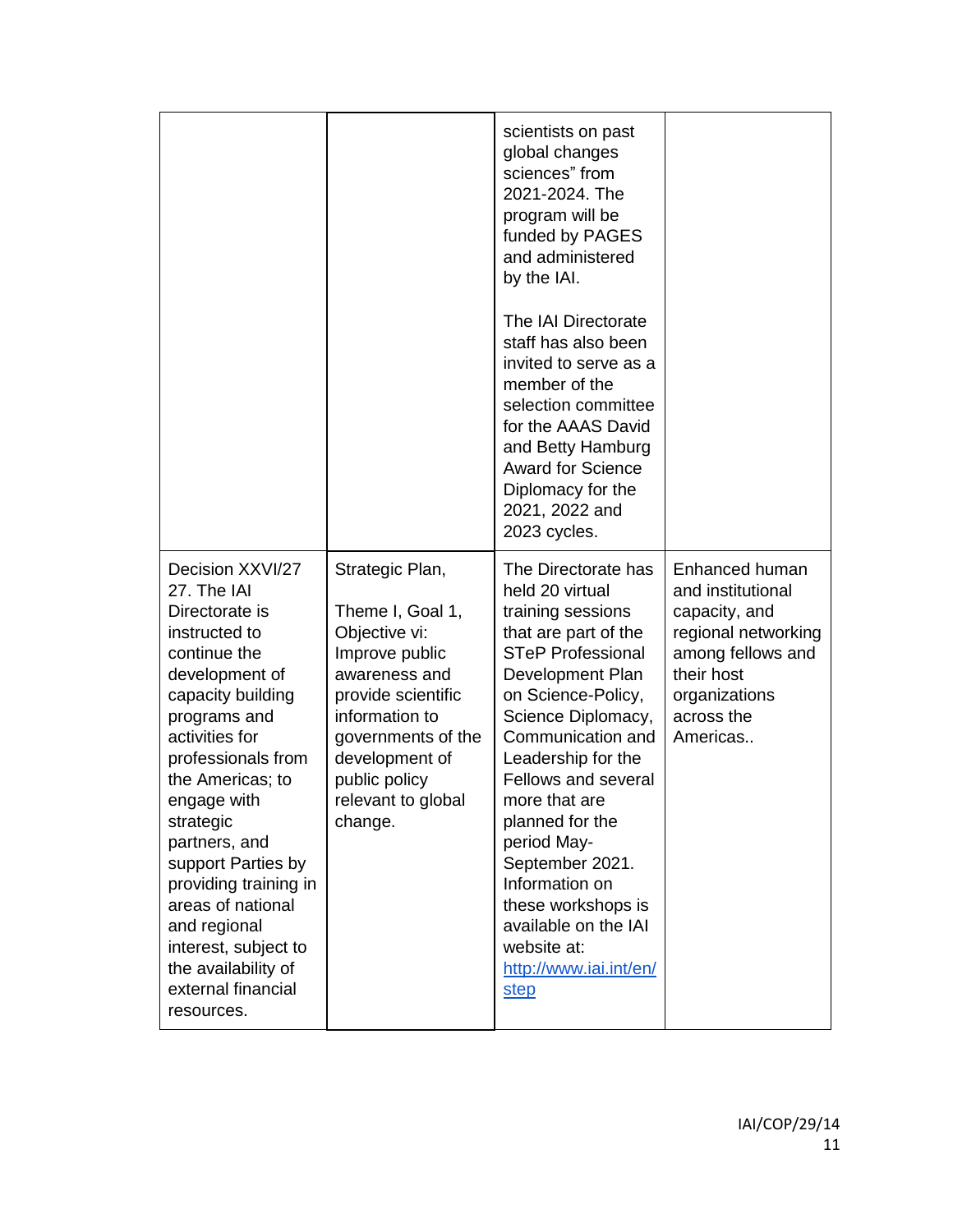|  | STeP has been<br>featured in recent<br>publications:<br>"Closing the<br>Gap Between<br><b>Emerging Initiatives</b><br>and Integrated<br>Strategies to<br><b>Strengthen Science</b><br>Diplomacy in Latin<br>America" -<br>https://www.frontier<br>sin.org/articles/10.3<br>389/frma.2021.6648<br>80/full<br>"Bridging<br>Policymakers to<br>Science through<br>Communication: a<br>perspective from<br>Latin America" -<br>https://www.frontier<br>sin.org/articles/10.3<br>389/frma.2021.6541<br>91/full<br>UNESCO/<br><b>CILAC Publication</b><br>on Science<br>Diplomacy that<br>points to the STeP<br>program as a<br>regional<br>collaboration tool<br>for scientific<br>diplomacy for Latin<br>America and the<br>Caribbean (see<br>attached page 20-<br>21 that presents IAI<br>and CYTED as<br>examples)<br>http://forocilac.org/w<br>$D-$<br>content/uploads/20 | STeP has been<br>considered as an<br>innovative program<br>that will foster<br>science diplomacy<br>and communication<br>in Latin America<br>and the Caribbean.<br>Greater awareness<br>of the STeP<br>program. |
|--|--------------------------------------------------------------------------------------------------------------------------------------------------------------------------------------------------------------------------------------------------------------------------------------------------------------------------------------------------------------------------------------------------------------------------------------------------------------------------------------------------------------------------------------------------------------------------------------------------------------------------------------------------------------------------------------------------------------------------------------------------------------------------------------------------------------------------------------------------------------------------|-----------------------------------------------------------------------------------------------------------------------------------------------------------------------------------------------------------------|
|  | 20/11/PolicyPapers-                                                                                                                                                                                                                                                                                                                                                                                                                                                                                                                                                                                                                                                                                                                                                                                                                                                      |                                                                                                                                                                                                                 |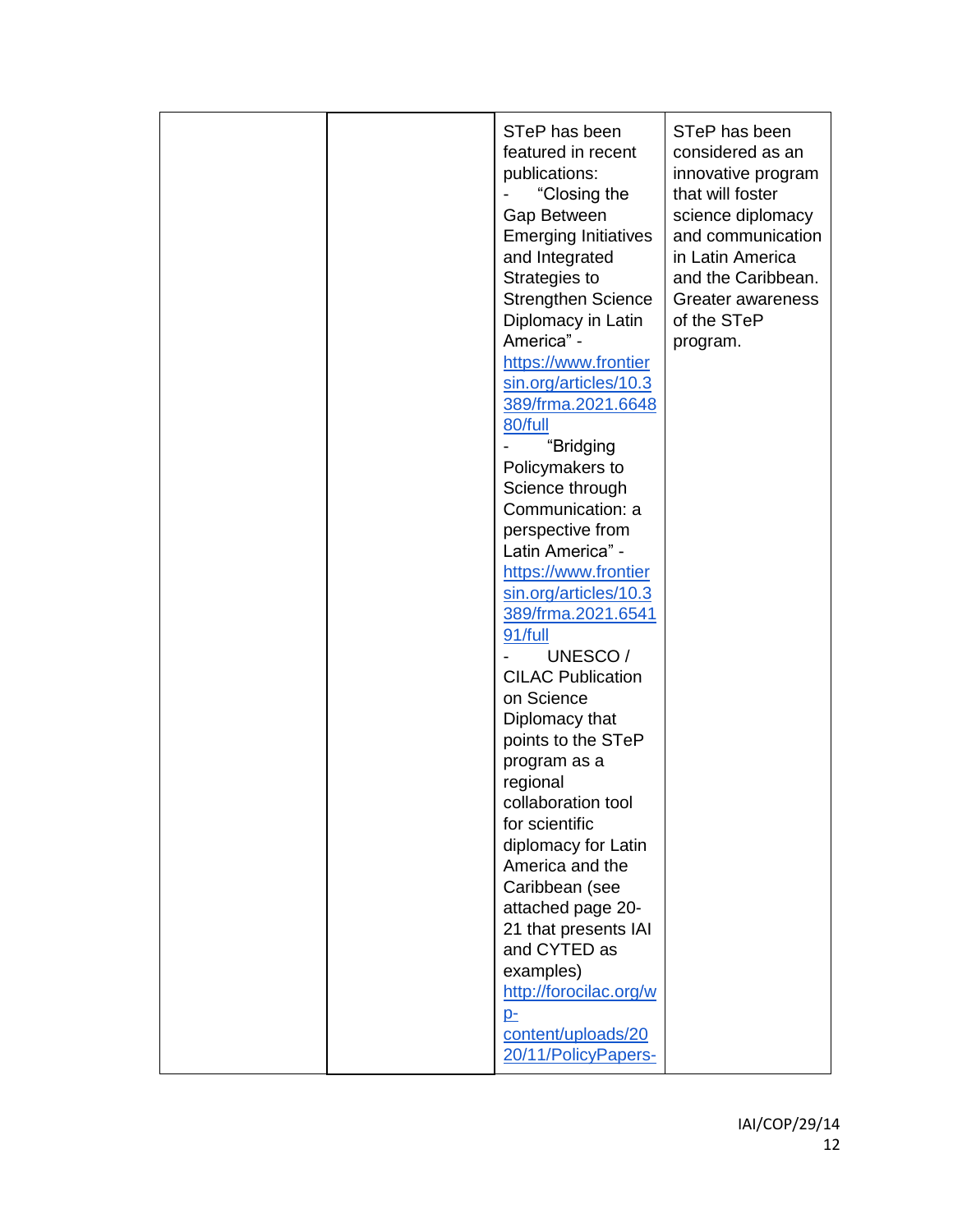|                                                                                                                                                                                                                                                           | <b>DiplomaciaCientific</b><br>a-ES.pdf                                                                                                                                                                                                                                                                                                                                                                                                                                                                                                                                                                                                                                                                                                                                                        |                                                                                                                                                                                                                  |
|-----------------------------------------------------------------------------------------------------------------------------------------------------------------------------------------------------------------------------------------------------------|-----------------------------------------------------------------------------------------------------------------------------------------------------------------------------------------------------------------------------------------------------------------------------------------------------------------------------------------------------------------------------------------------------------------------------------------------------------------------------------------------------------------------------------------------------------------------------------------------------------------------------------------------------------------------------------------------------------------------------------------------------------------------------------------------|------------------------------------------------------------------------------------------------------------------------------------------------------------------------------------------------------------------|
| Themel, Goal 1,<br>Objective iii:<br>Pursue, on a<br>regional scale,<br>research that is of<br>the interest of<br>and best pursued<br>by several<br>States or<br>institutions and<br>dedicate itself to<br>scientific<br>issues of regional<br>importance | The Directorate<br>worked on the<br>development and<br>implementation of<br>its STeP Program<br>as well as met with<br>representatives<br>from several<br>countries including<br>Brazil, Chile,<br>Colombia, Costa<br>Rica, Jamaica,<br>Panama, Peru,<br>Uruguay and the<br>non-Party state<br>Trinidad and<br>Tobago. The IAI<br>has corresponded<br>with Consejo<br>Nacional de<br>Investigaciones<br><b>Cientificas Y</b><br><b>Tecnicas</b><br>(CONICET)<br>Argentina, Ministry<br>of Science,<br>Technology,<br>Innovation and<br>Communication of<br>Brazil, Ministry of<br>Science,<br>Technology,<br>Knowledge and<br>Innovation of Chile,<br>Consejo Nacional<br>de Ciencia,<br>Tecnología e<br>Innovación<br>Tecnológica<br>(CONCYTEC) and<br>the Ministry of the<br>Environment of | STeP is becoming<br>well known among<br>IAI Parties as a<br>program that can<br>contribute to<br>support more<br>effective provision<br>of scientific<br>information for the<br>development of<br>public policy. |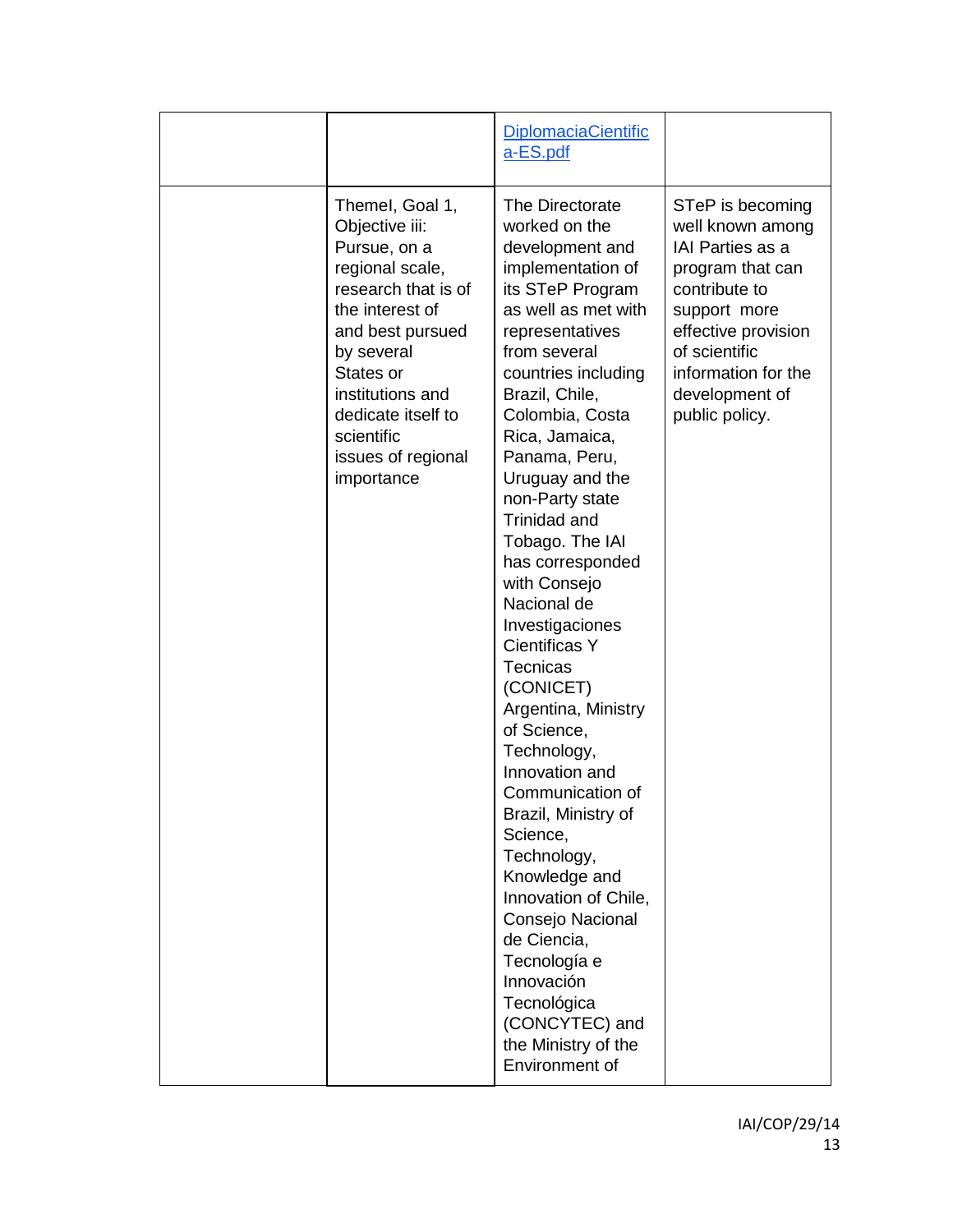| Peru, Ministerio de<br>Ciencia, Tecnología<br>e Innovación<br>(Minciencias) of<br>Colombia,<br>Secretaría de<br>Educación, Ciencia,<br>Tecnología e<br>Innovación in<br>Mexico City,<br>Secretaria Nacional<br>de Ciencia,<br>Tecnología e<br>Innovación<br>(SENACYT), the<br>Ministry of the<br>Environment of<br>Panama, the<br>Ministry of Foreign<br><b>Affairs of Costa</b><br>Rica, and Ministry<br>of Health and the<br>National Agency for<br>Research and<br>Innovation (ANII) of<br>Uruguay |                                                                                                                                                                                                                                                                                                                                                                 |
|-------------------------------------------------------------------------------------------------------------------------------------------------------------------------------------------------------------------------------------------------------------------------------------------------------------------------------------------------------------------------------------------------------------------------------------------------------------------------------------------------------|-----------------------------------------------------------------------------------------------------------------------------------------------------------------------------------------------------------------------------------------------------------------------------------------------------------------------------------------------------------------|
| <b>Five Science</b><br>Diplomacy groups<br>have been<br>established to<br>advance teamwork<br>among the fellows,<br>their host<br>institutions, and the<br>current four<br>participating<br>countries<br>(Argentina, Mexico,<br>Canada and the<br>USA). The groups<br>are addressing<br>transboundary and<br>regional themes of<br>a science<br>diplomacy topic                                                                                                                                       | One expected<br>result of this<br>exercise is to foster<br>the development of<br>an Inter-American<br>Network of<br>Science-Policy<br>fellows, host<br>organizations, and<br>alumni to share<br>knowledge,<br>experiences,<br>lessons learned<br>and best practices<br>across the<br>Americas on<br>regional science<br>diplomacy issues of<br>common interest, |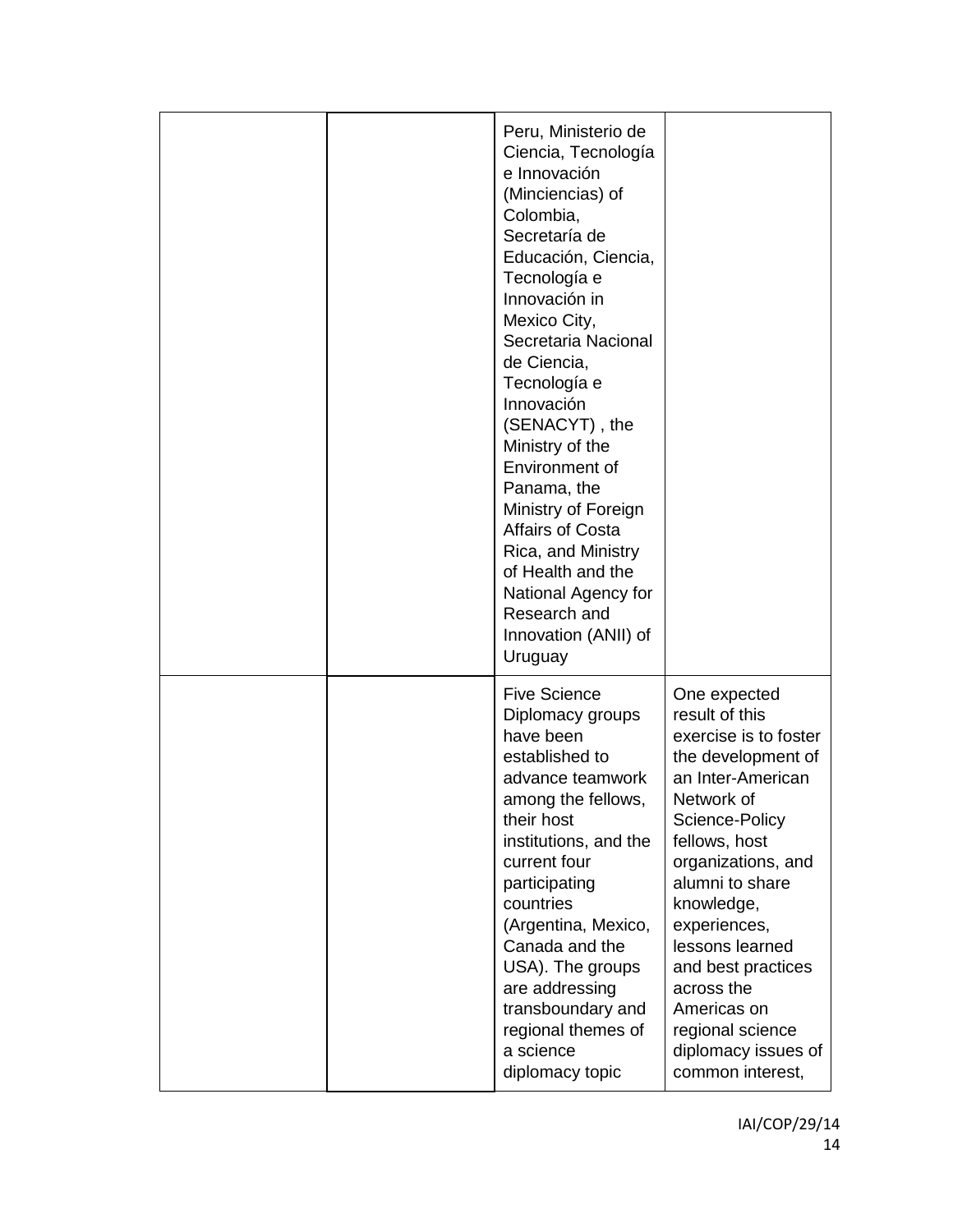| relevant to their<br>fellowship, field of<br>expertise, and<br>institutional<br>placement.                                                                                                                                                                                                                                                                                                                                                                                                   | such as polar<br>regions and climate<br>change; circular<br>economy; global<br>data and global<br>health, sustainable<br>energy and<br>sustainable<br>agriculture |
|----------------------------------------------------------------------------------------------------------------------------------------------------------------------------------------------------------------------------------------------------------------------------------------------------------------------------------------------------------------------------------------------------------------------------------------------------------------------------------------------|-------------------------------------------------------------------------------------------------------------------------------------------------------------------|
| The IAI Directorate<br>has also received<br>several inquiries<br>about STeP from<br>foreign and<br>international<br>organizations.<br>Some examples are<br>The Spanish<br>Agency for<br>International<br>Development<br>Cooperation<br>(AECID), Wallonie-<br><b>Bruxelles</b><br>International in<br>Belgium, Centro<br>Agronómico<br>Tropical de<br>Investigación y<br>Enseñanza (CATIE)<br>in Costa Rica,<br>UNESCO, IPBES<br><b>Capacity Building</b><br>task force, to<br>mention a few. | Possibility of<br>external regional<br>support and linking<br>STeP with othe<br>initiatives and<br>activities.                                                    |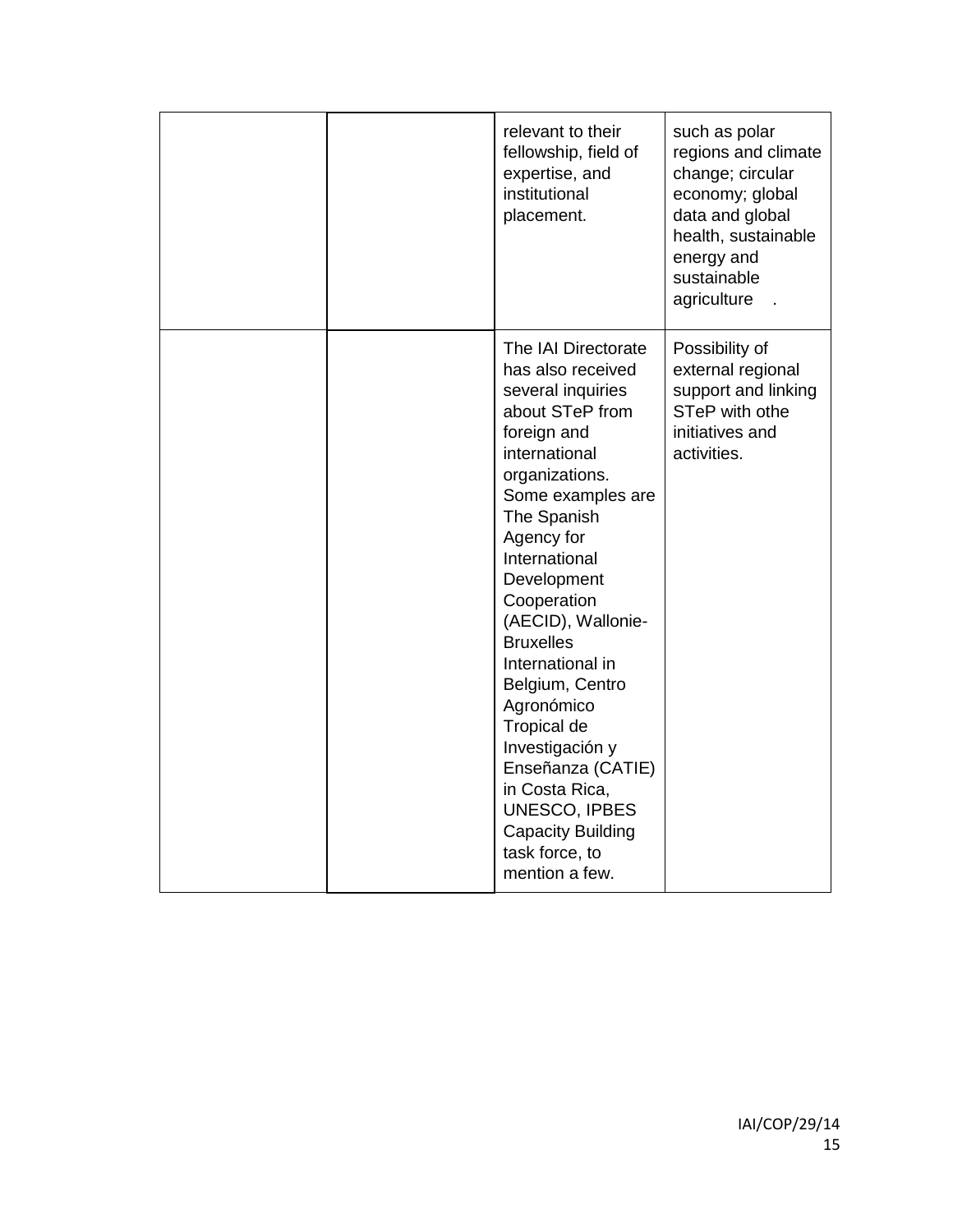| Strategic Plan,<br>Theme I, Goal 1,<br>Objective vi:<br>Improve public<br>awareness and<br>provide scientific<br>information to<br>governments of the<br>development of<br>public policy<br>relevant to global<br>change.<br>Theme III, Goal 1:<br>The Directorate's<br>communication and<br>outreach initiatives<br>facilitated and | The Directorate has<br>also developed a<br>series of<br>communication and<br>outreach material to<br>showcase the<br>,its<br>program<br>strategic<br>partnerships and<br>professional<br>development<br>training:<br>STeP brochure<br>in English and in<br>Spanish<br>STeP E-<br>brochure (A4 size)<br>Flyers of STeP<br>fellows in Argentina<br>and Mexico                                          | Greater awareness<br>of the STeP<br>Program by Parties<br>and the IAI<br>research<br>community |
|--------------------------------------------------------------------------------------------------------------------------------------------------------------------------------------------------------------------------------------------------------------------------------------------------------------------------------------|------------------------------------------------------------------------------------------------------------------------------------------------------------------------------------------------------------------------------------------------------------------------------------------------------------------------------------------------------------------------------------------------------|------------------------------------------------------------------------------------------------|
| science in the<br>region with a view<br>to achieving<br>sustainability in the<br>Americas.                                                                                                                                                                                                                                           | participating in the<br>STeP professional<br>development<br>training<br>Video of the<br>STeP launch in<br>Mexico with<br>testimonies from<br>the IAI Mexican<br>partners, fellows,<br>their host<br>organizations<br>supervisors<br><b>IAI STeP</b><br>website<br>These materials are<br>available on the IAI<br>website at:<br>http://www.iai.int/en/<br><b>step</b><br>The IAI STeP<br>program was |                                                                                                |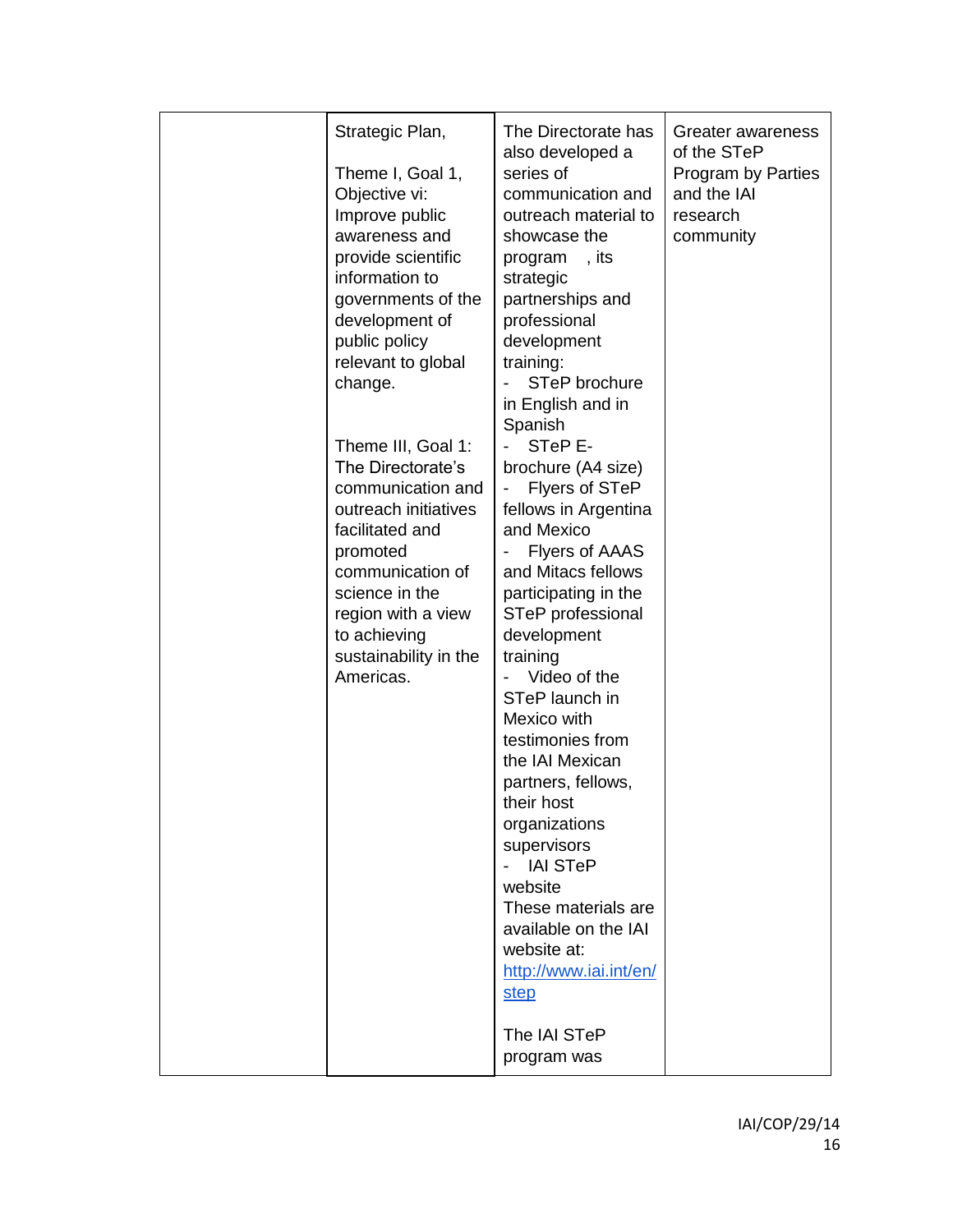|  | featured in several<br>international<br>conferences.<br>Examples include:                                                                                                                      |  |
|--|------------------------------------------------------------------------------------------------------------------------------------------------------------------------------------------------|--|
|  | 1.<br>University of<br>São Paulo, Brazil.<br><b>Scientific</b><br>diplomacy:<br>addressing<br>challenges through<br>research and<br>innovation - June<br>26, 2020                              |  |
|  | University of<br>2.<br>Taubate (UNITAU)<br>Brazil. The work of<br>the IAI on Science<br>Diplomacy for<br>Science and<br>Technology<br>cooperation in the<br>Americas-<br>September 16,<br>2020 |  |
|  | 3.<br>4th UNESCO<br>Colloquia CILAC -<br>Inclusive science:<br>Right to science -<br>November 11, 2020                                                                                         |  |
|  | Canada's<br>4.<br>Mitacs Open Mic<br>Session at the 2020<br><b>Canadian Science</b><br>Policy Conference -<br>November 17, 2020                                                                |  |
|  | Science<br>5.<br>diplomacy Affinity<br>group from AAAS -<br>December 16, 2020                                                                                                                  |  |
|  | <b>AAAS Annual</b><br>6.                                                                                                                                                                       |  |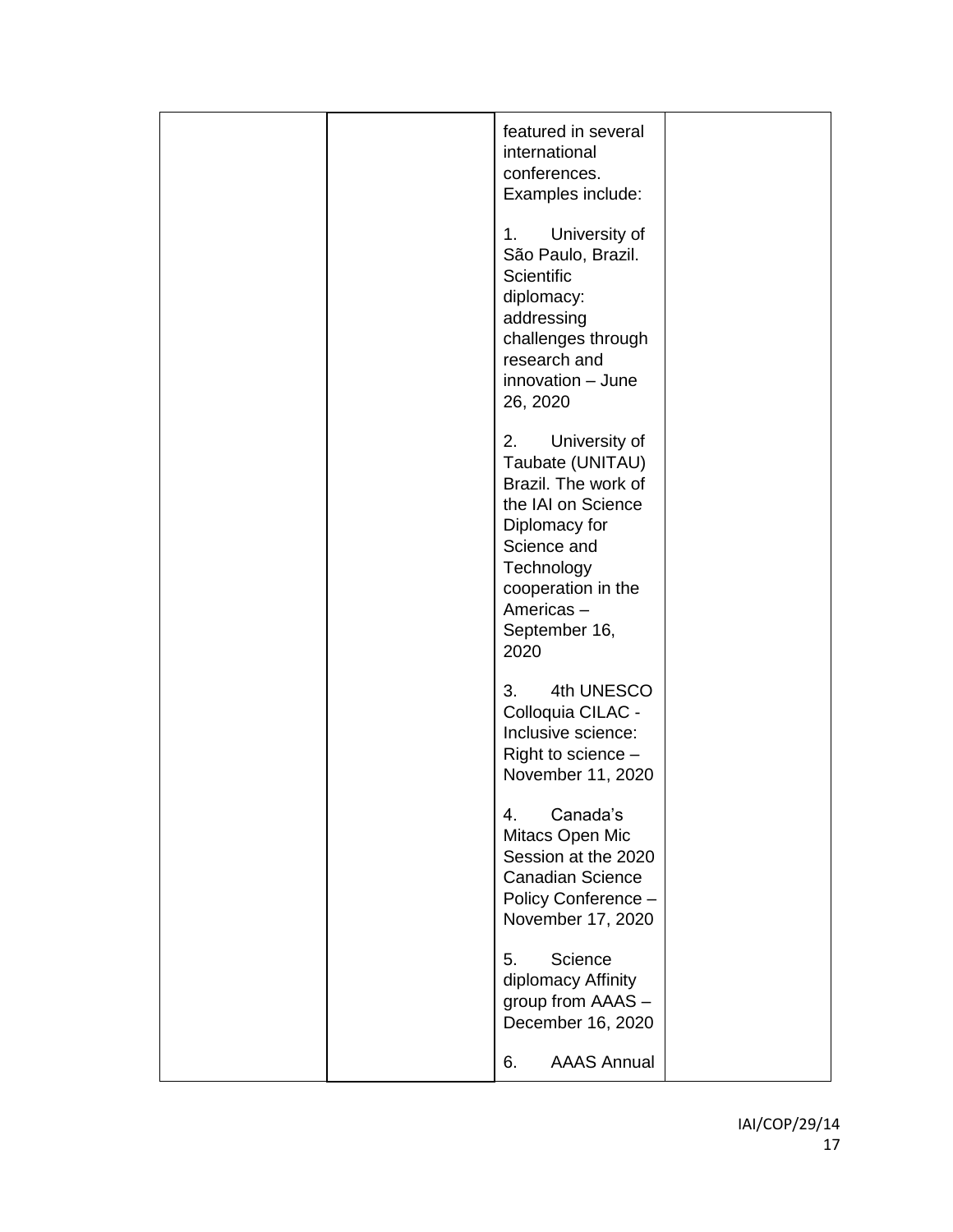|  | meeting - February<br>2, 2021                                                                                                                                                                                                                                                                |  |
|--|----------------------------------------------------------------------------------------------------------------------------------------------------------------------------------------------------------------------------------------------------------------------------------------------|--|
|  | S4D4C<br>7.<br>Global Meeting EU<br>Science Diplomacy<br>Beyond 2020 -<br><b>Addressing Global</b><br>Challenges<br>Together: The Role<br>of Science<br>Diplomacy - March<br>17, 2021                                                                                                        |  |
|  | It was also invited<br>to present at:                                                                                                                                                                                                                                                        |  |
|  | <b>The</b><br>1.<br>Intergovernmental<br>Science-Policy<br>Platform on<br>Biodiversity and<br>Ecosystem<br>Services (IPBES)<br>regional and<br>national<br>platforms/networks<br>in the session for<br>North, Central and<br>South Americas<br>and the Caribbean<br>Region - June 4,<br>2021 |  |
|  | 2.<br><b>DiploHub</b><br>Barcelona. SciDip<br><b>Talks: Science</b><br>Diplomacy in the<br>Global South.<br>Challenges and<br>opportunities -<br>June 10, 2021                                                                                                                               |  |
|  | 3. Future Leaders<br>Collaborative<br><b>Research Action</b>                                                                                                                                                                                                                                 |  |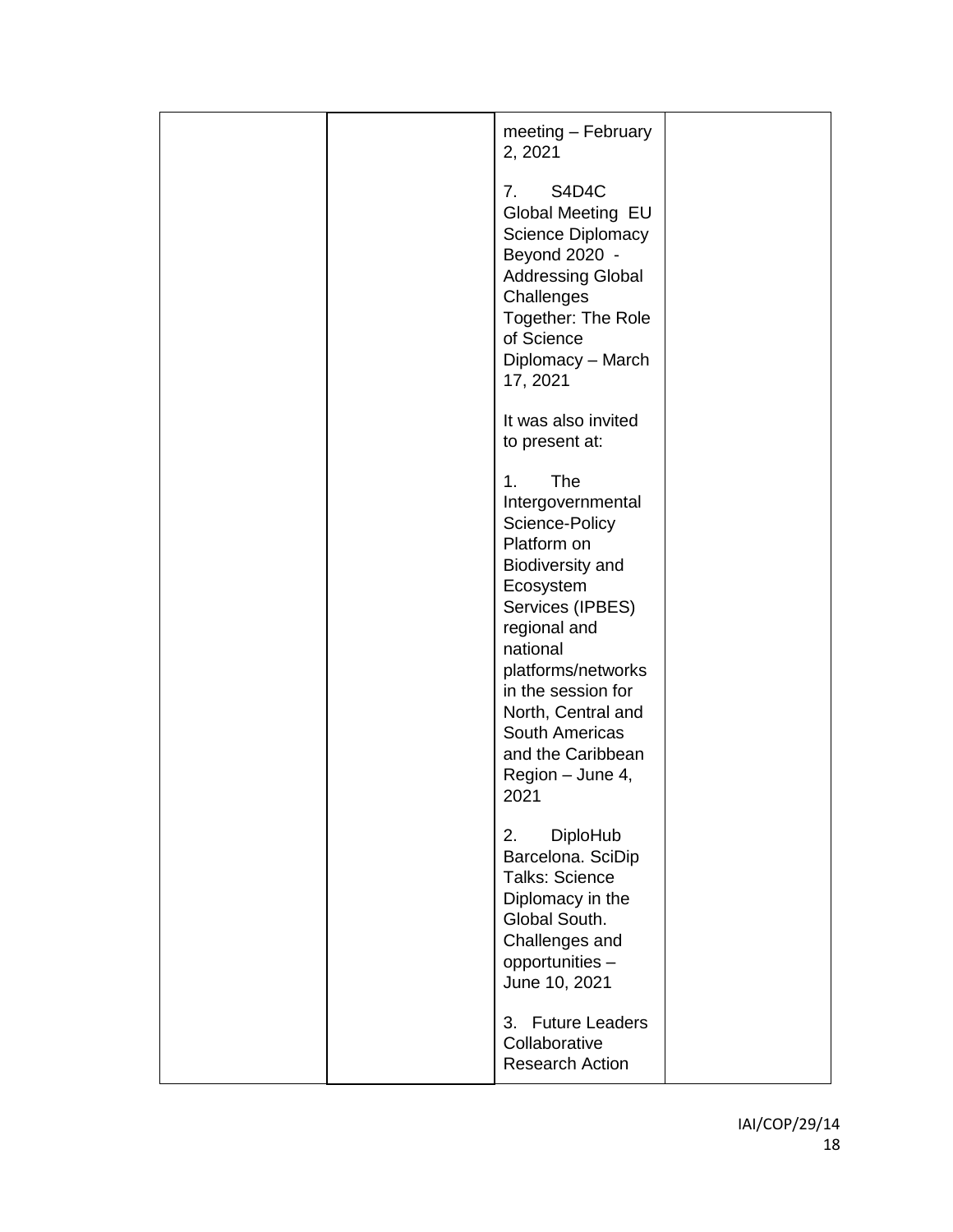|                                                                                                 | (CRA) at the<br>Sustainability<br>Research<br>Innovation -<br>SRI2021 - June 14,<br>2021<br>4. São Paulo<br>School of Advanced<br>Science on Science<br>Diplomacy and<br>Innovation<br>Diplomacy (InnSciD<br>SP) and the Third<br>World Academy of<br>Sciences (TWAS)<br>Latin American and<br>Caribbean Regional<br>Workshop on<br><b>Science Diplomacy</b><br>$-$ August 4 and 13,<br>2021                                                                |                                                                                                                                                       |
|-------------------------------------------------------------------------------------------------|-------------------------------------------------------------------------------------------------------------------------------------------------------------------------------------------------------------------------------------------------------------------------------------------------------------------------------------------------------------------------------------------------------------------------------------------------------------|-------------------------------------------------------------------------------------------------------------------------------------------------------|
| Theme I: Meeting<br>the goals of the<br>Parties to address<br>global<br>environmental<br>change | The IAI Directorate<br>in collaboration with<br>OAS is planning a<br><b>High-Level Seminar</b><br>to reach consensus<br>on a science-based<br>agenda for<br>resilience in the<br>Caribbean region.<br>This event, to be<br>attended by 15<br><b>CARICOM</b> nations,<br>will be hosted by<br>the Commonwealth<br>of Dominica (the<br>meeting was<br>postponed to later<br>2021 or 2022 owing<br>to the COVID-19).<br>Other partners and<br>funding agencies | Ongoing. IAI has<br>secured funding<br>from the OAS and<br>NOAA to support<br>the participation of<br>representatives<br>from Caribbean<br>countries. |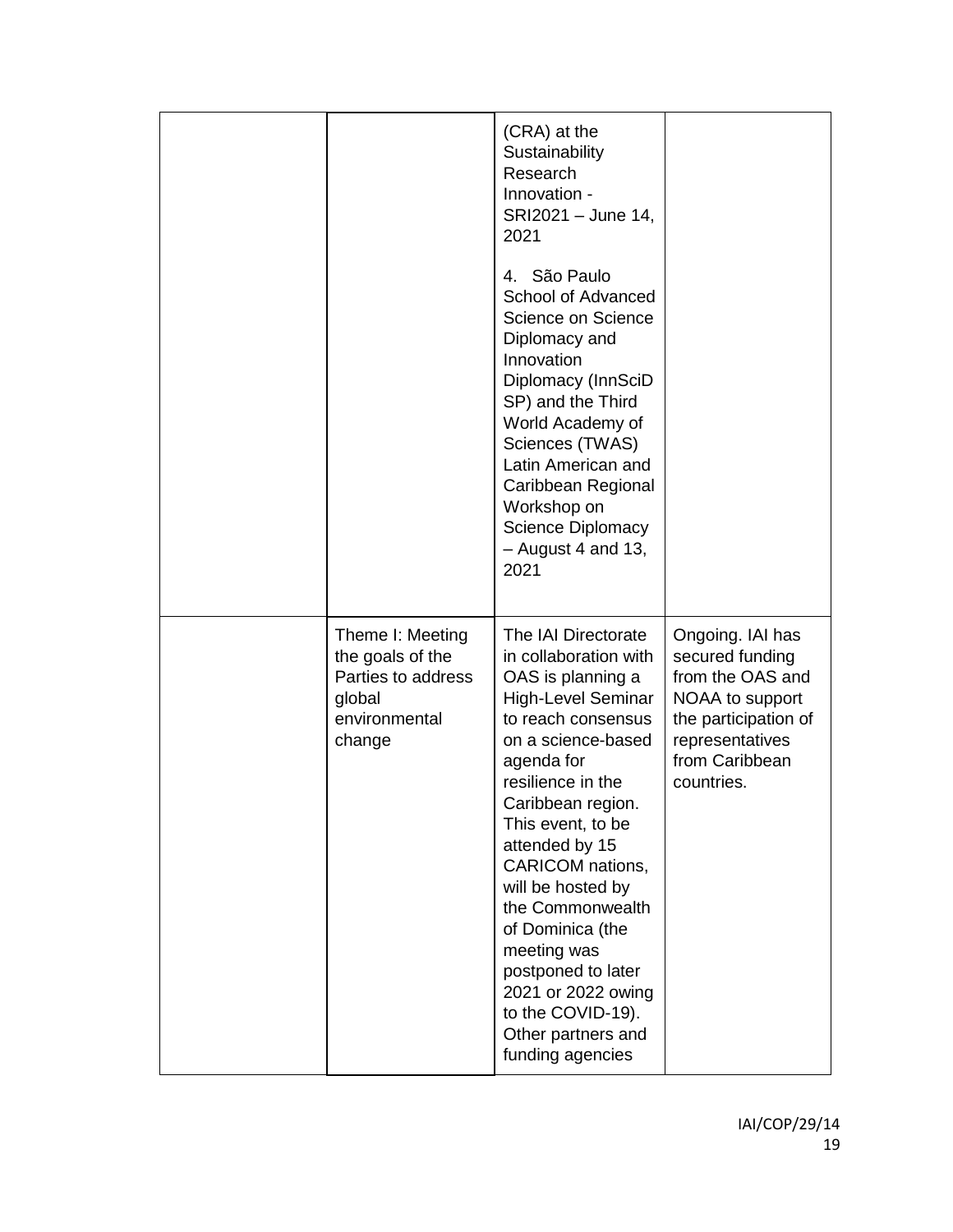|  | include Amazon<br>Web Services and<br>the U.S. National<br>Oceanic and<br>Atmospheric<br>Administration<br>(NOAA)                                                                                                                                                                                                                                                                                                                                                                                                                                                                                                                                                                                                                                            |                                                                                                                       |
|--|--------------------------------------------------------------------------------------------------------------------------------------------------------------------------------------------------------------------------------------------------------------------------------------------------------------------------------------------------------------------------------------------------------------------------------------------------------------------------------------------------------------------------------------------------------------------------------------------------------------------------------------------------------------------------------------------------------------------------------------------------------------|-----------------------------------------------------------------------------------------------------------------------|
|  | The Directorate co-<br>hosted a virtual<br>workshop 23-24<br>November 2020 on<br>the planning of<br>drought policies for<br><b>Central and South</b><br>America.<br>Representatives<br>from the Drought<br><b>Information System</b><br>for Southern South<br>America countries<br>(Argentina, Bolivia,<br>Brazil, Chile,<br>Paraguay and<br>Uruguay) met to lay<br>out a roadmap for<br>the design and<br>implementation of<br>national drought<br>policies in the<br>region.Over 60<br>representatives<br>from scientific and<br>policy making<br>communities<br>attended the<br>workshop, including<br>several Parties,<br>meteorological<br>services,<br>US/NOAA, risk and<br>disaster<br>management<br>agencies, WMO,<br>among others.<br>Several other | Greater capacity<br>and awareness on<br>issues related to<br>drought and water<br>and food security in<br>the region. |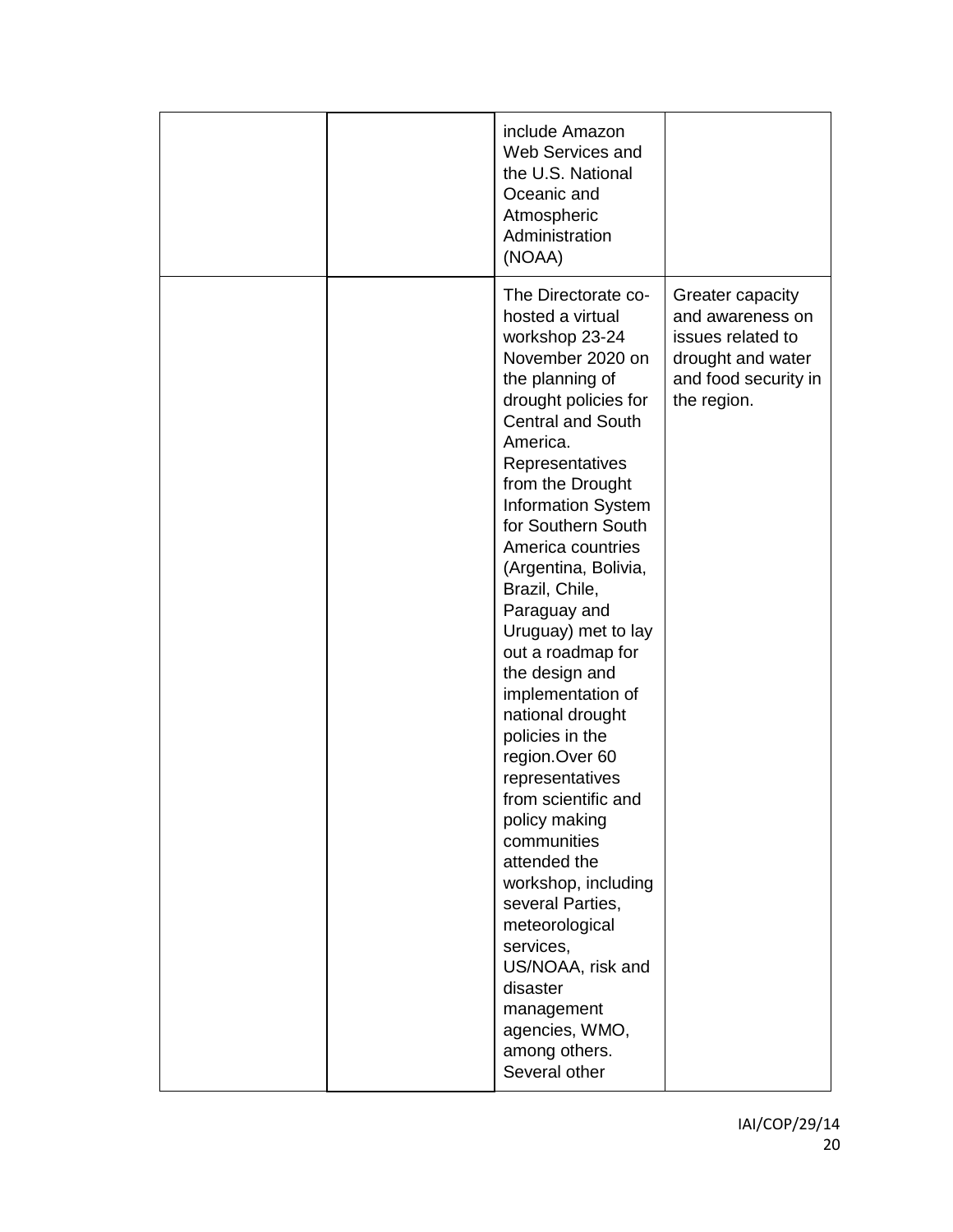|                                                                                                                                                                  | webinars and<br>planning meetings<br>to foster capacity<br>building and<br>science-policy<br>interactions have<br>been held virtually<br>during the period<br>2020-2021.                                                                                                                                                                                                                                                                                                                                                                                                                                         |                                                                                                                                                                                                                                                                                                                                                         |
|------------------------------------------------------------------------------------------------------------------------------------------------------------------|------------------------------------------------------------------------------------------------------------------------------------------------------------------------------------------------------------------------------------------------------------------------------------------------------------------------------------------------------------------------------------------------------------------------------------------------------------------------------------------------------------------------------------------------------------------------------------------------------------------|---------------------------------------------------------------------------------------------------------------------------------------------------------------------------------------------------------------------------------------------------------------------------------------------------------------------------------------------------------|
| Theme I, Goal 3,<br>Objective ii: The IAI<br>promotes regional<br>cooperation for<br>interdisciplinary and<br>transdisciplinary<br>research on global<br>change. | The Directorate has<br>been invited to<br>serve as members<br>of regional and<br>international<br>organization<br>consultations.<br>Some examples<br>are:<br>The Pan American<br><b>Health Organization</b><br>(PAHO) has<br>established an<br>Advisory Group for<br>the PAHO Regional<br>Consultation on<br><b>Climate Change</b><br>and Health; WMO<br>Service<br><b>Commission Study</b><br>Group on Health.<br>This is the first<br>formal mechanism<br>for the WMO to<br>consider the needs<br>of the global health<br>sector for climate,<br>weather, and<br>environmental<br>information and<br>services; | Linking of IAI<br>activities with<br>partners for<br>increased<br>synergies, greater<br>collaboration and<br>better use of<br>scarce resources.<br>Moreover, this is an<br>opportunity to<br>disseminate to a<br>wider international<br>audience<br>the work of the IAI<br>and scientific<br>information<br>generated from IAI<br>supported<br>programs |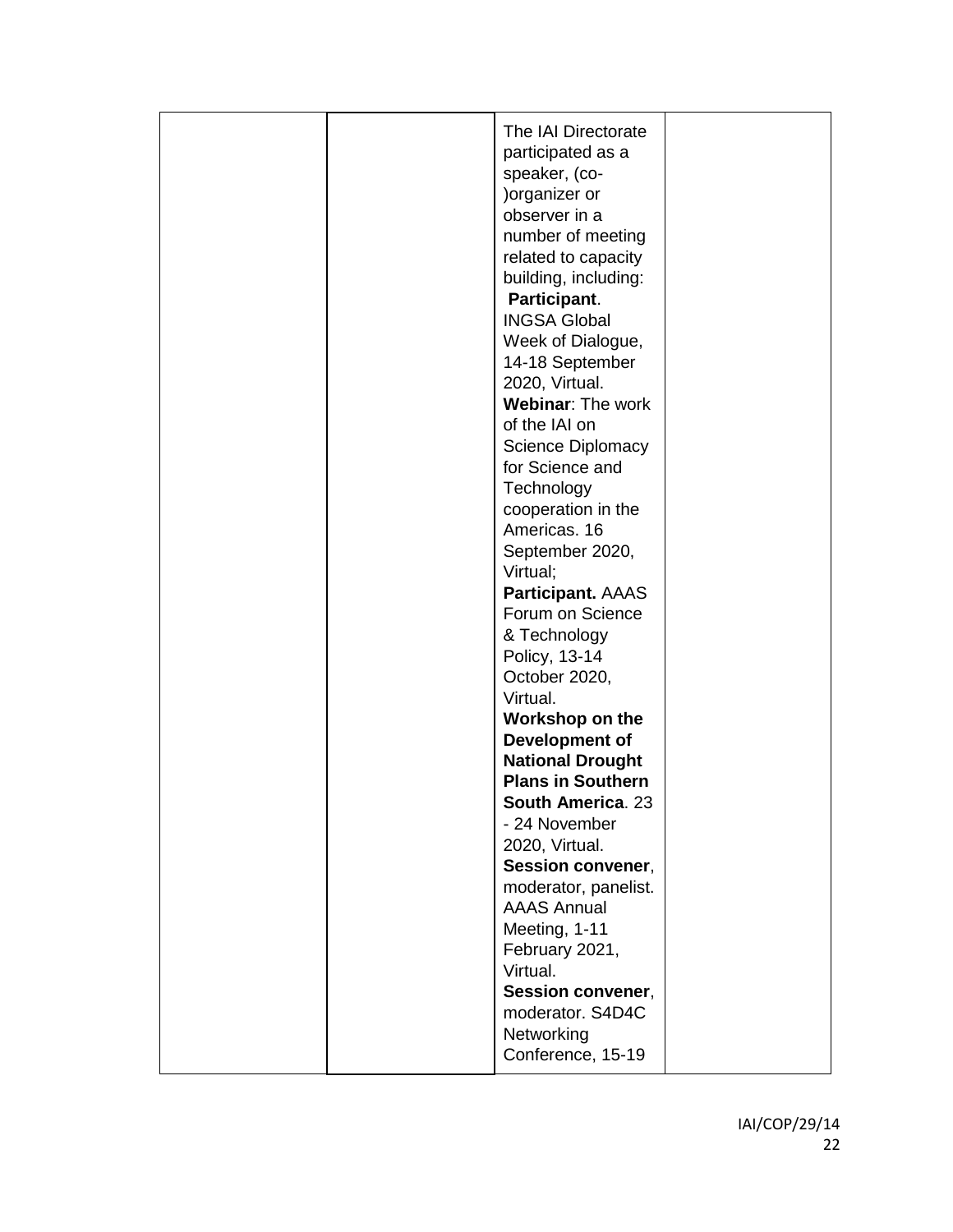|  | March 2021, Virtual. |  |
|--|----------------------|--|
|  |                      |  |

# Report on science-policy

| Decision                                                                                                                                                                                                                                                                                                        | Strategic Plan                                                                                                                                                                                                                                                                                                                                                                    | Actions by the IAI<br>Directorate                                                                                                                                                                                                                                                                                                                                                                                                                                                                                                                                                                                                                                                              | <b>Results</b>                                                                                                                                                                                                                                                                                                                                                                                                                                                                                                                                                                                                                           |
|-----------------------------------------------------------------------------------------------------------------------------------------------------------------------------------------------------------------------------------------------------------------------------------------------------------------|-----------------------------------------------------------------------------------------------------------------------------------------------------------------------------------------------------------------------------------------------------------------------------------------------------------------------------------------------------------------------------------|------------------------------------------------------------------------------------------------------------------------------------------------------------------------------------------------------------------------------------------------------------------------------------------------------------------------------------------------------------------------------------------------------------------------------------------------------------------------------------------------------------------------------------------------------------------------------------------------------------------------------------------------------------------------------------------------|------------------------------------------------------------------------------------------------------------------------------------------------------------------------------------------------------------------------------------------------------------------------------------------------------------------------------------------------------------------------------------------------------------------------------------------------------------------------------------------------------------------------------------------------------------------------------------------------------------------------------------------|
| XXVII/23. The<br>Parties are invited<br>to establish a<br>process or<br>mechanism by<br>which the IAI focal<br>point would be able<br>to present the<br>outcomes and<br>results of IAI<br>scientific projects to<br>decision makers for<br>the development of<br>public policy<br>relevant to global<br>change. | Theme I, Goal 2:<br>Parties were able to<br>make better<br>informed and<br>coordinated<br>decisions on global<br>change issues<br>Per I.2.ii.c. of the<br>Strategic Plan,<br>Parties with shared<br>priorities, request<br>the Directorate to<br>continually<br>organize activities<br>to address the<br>challenges faced<br>under those<br>priorities as<br>opportunities arise. | The IAI Directorate<br>hosted hosted a joint<br>science-policy<br>webinar, primarily for<br>Uruguayan<br>stakeholders on 18<br>November 2020:<br>"Science-policy<br>interface:<br>contributions for the<br>management of<br>continental and<br>marine-coastal<br>ecosystems in South<br>America," which<br>featured two SGP<br>projects:<br>Transformando la<br>gobernanza del<br>agua en América del<br>Sur: de la reacción a<br>la adaptación y la<br>anticipación<br>(GovernAgua)<br>(Micaela Trimble)<br>and Small-scale<br><b>Fisheries and Marine</b><br>Ecosystem Services:<br>Adaptation and<br>Transformation to<br>Secure Human<br>Wellbeing (Jeremy<br>Pittman).<br>The Directorate | The IAI Directorate<br>is establishing<br>indicators for the<br>implementation of<br>its Strategic Plan.<br>These indicators<br>will enable the<br>Directorate to<br>determine if<br>actions taken are<br>indeed meeting the<br>goals of the<br>Strategic Plan.<br>While the IAI<br>Directorate hosted<br>and partnered on<br>many virtual<br>activities to present<br>the results and<br>outcomes of<br>scientific projects<br>and address global<br>change<br>challenges, it<br>remains to be seen<br>if Focal Points and<br>Party policy<br>makers were<br>indeed able to<br>develop evidence-<br>based policies<br>related to global |
|                                                                                                                                                                                                                                                                                                                 |                                                                                                                                                                                                                                                                                                                                                                                   |                                                                                                                                                                                                                                                                                                                                                                                                                                                                                                                                                                                                                                                                                                |                                                                                                                                                                                                                                                                                                                                                                                                                                                                                                                                                                                                                                          |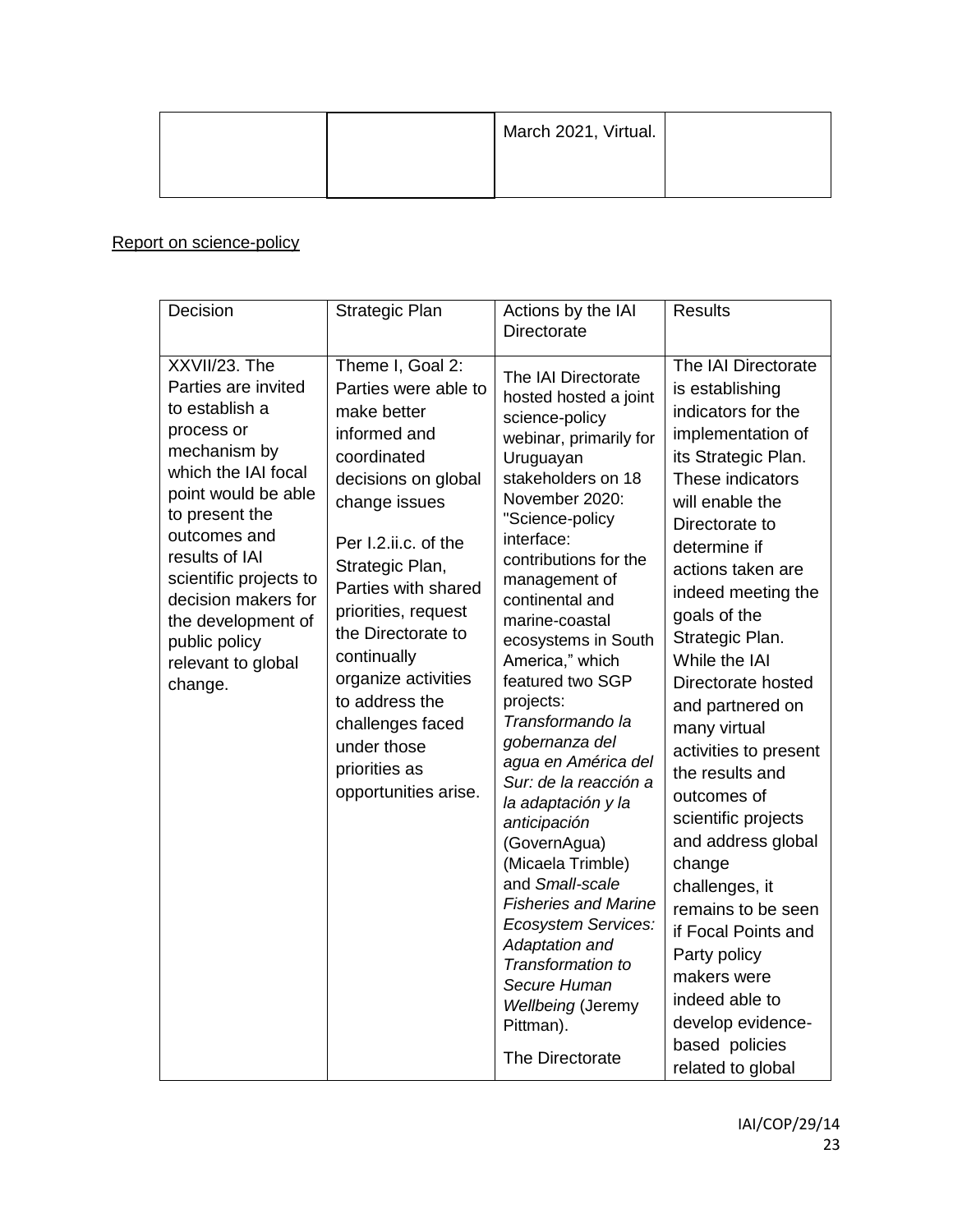|                                                                                                                                                                                                                 |                                                                                                                                                                                                                                                                                                | partnered with<br>Virtual Keystone<br>Symposia (VKS) to<br>develop three<br>SciTalks and<br>associated science-<br>policy webinars (See<br>Decision XXVII/17 in<br>the Science Report<br>above for further<br>details).                                                                                 | change.<br>See Decision<br>XXVII/17 in the<br><b>Science Report</b><br>above for further<br>details on the<br>number of webinar<br>attendees.                                                                                                                                                        |
|-----------------------------------------------------------------------------------------------------------------------------------------------------------------------------------------------------------------|------------------------------------------------------------------------------------------------------------------------------------------------------------------------------------------------------------------------------------------------------------------------------------------------|---------------------------------------------------------------------------------------------------------------------------------------------------------------------------------------------------------------------------------------------------------------------------------------------------------|------------------------------------------------------------------------------------------------------------------------------------------------------------------------------------------------------------------------------------------------------------------------------------------------------|
| XXVII/24. The<br>Parties are<br>invited to help<br>the IAI<br>Directorate to<br>identify the<br>priority areas<br>and research<br>needs for<br>policy and<br>decision<br>making<br>related to<br>global change. | I.2.i. The Parties<br>work with the SAC,<br>SPAC and the<br>Directorate to map<br>their domestic and<br>international global<br>change policy and<br>decision making<br>landscape. This will<br>support the IAI in<br>funding research<br>that is policy-<br>relevant for<br>member countries. | The Directorate<br>established a<br>working group with<br>the SAC and SPAC<br>to develop a<br>template for the<br>regional<br>assessment as<br>described in the IAI<br>Strategic Plan.<br>See activities<br>associated with the<br>Science,<br>Technology, Policy<br>(STeP) Fellowship<br>Program under | The working group<br>is developing a<br>draft, preliminary<br>template of the<br>regional<br>assessment to be<br>approved by the<br>SAC and SPAC for<br>consideration at<br>CoP-29.<br>See results of the<br>Science,<br>Technology, Policy<br>(STeP) Fellowship<br>Program under<br>XXVII/18 in the |
|                                                                                                                                                                                                                 |                                                                                                                                                                                                                                                                                                | XXVII/18 in the<br>report on the<br>capacity building<br>program.                                                                                                                                                                                                                                       | report on the<br>capacity building<br>program.                                                                                                                                                                                                                                                       |
| XXVII/25. The                                                                                                                                                                                                   | I.2.ii. The<br>Directorate will                                                                                                                                                                                                                                                                | See XXVII/23                                                                                                                                                                                                                                                                                            | See XXVII/23                                                                                                                                                                                                                                                                                         |
| <b>IAI Directorate</b><br>is instructed to                                                                                                                                                                      | identify knowledge                                                                                                                                                                                                                                                                             | above.                                                                                                                                                                                                                                                                                                  | above.                                                                                                                                                                                                                                                                                               |
| establish a                                                                                                                                                                                                     | gaps, find                                                                                                                                                                                                                                                                                     | The IAI Directorate                                                                                                                                                                                                                                                                                     | All six SGP-HW                                                                                                                                                                                                                                                                                       |
| mechanism to                                                                                                                                                                                                    | commonalities, and                                                                                                                                                                                                                                                                             | works closely with                                                                                                                                                                                                                                                                                      | projects have been                                                                                                                                                                                                                                                                                   |
| inform Parties,                                                                                                                                                                                                 | direct research and<br>resources towards                                                                                                                                                                                                                                                       | the current six                                                                                                                                                                                                                                                                                         | transdisciplinary                                                                                                                                                                                                                                                                                    |
| through their<br>focal points, of                                                                                                                                                                               | informing Parties'                                                                                                                                                                                                                                                                             | SGP-HW projects                                                                                                                                                                                                                                                                                         | (TD) from the                                                                                                                                                                                                                                                                                        |
| outcomes and                                                                                                                                                                                                    | priority needs.                                                                                                                                                                                                                                                                                | to disseminate their                                                                                                                                                                                                                                                                                    | outset, with                                                                                                                                                                                                                                                                                         |
|                                                                                                                                                                                                                 |                                                                                                                                                                                                                                                                                                | results to date.                                                                                                                                                                                                                                                                                        | stakeholders,                                                                                                                                                                                                                                                                                        |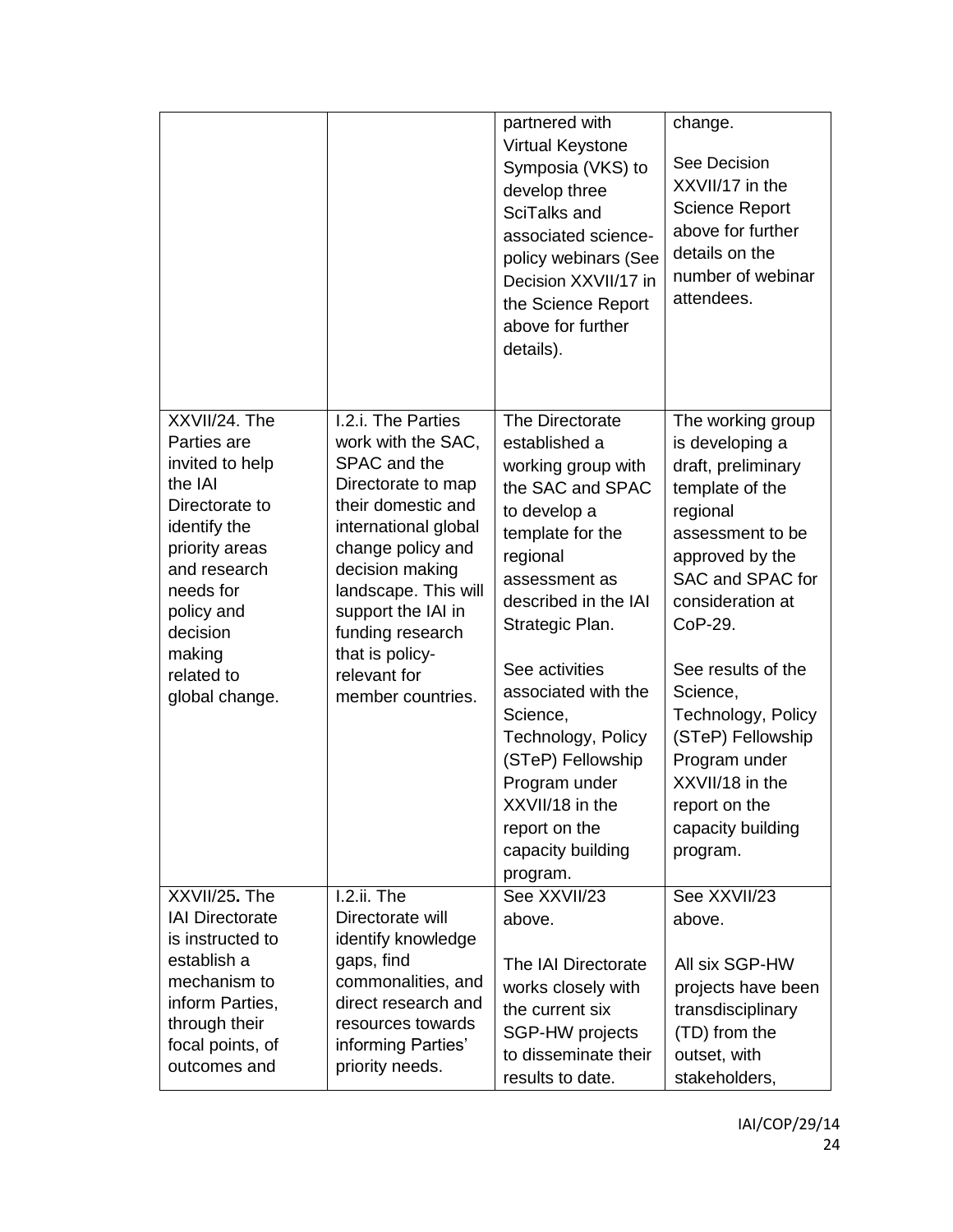| results of IAI  | <b>Quarterly PI</b> | practitioners, policy- |
|-----------------|---------------------|------------------------|
| scientific      | meetings are also   | makers, and            |
| projects that   | held virtually.     | concerned local        |
| may assist in   |                     | communities            |
| the             |                     | involved. Here's       |
| development     |                     | their societal impact  |
| of public       |                     | to date:               |
| policy relevant |                     |                        |
| to global       |                     | The MAP-FIRE           |
| change.         |                     | team (led by Dr.       |
|                 |                     | Liana Anderson)        |
|                 |                     |                        |
|                 |                     | has developed an       |
|                 |                     | on-line fire           |
|                 |                     | monitoring platform    |
|                 |                     | to subsidize the       |
|                 |                     | monitoring of fire     |
|                 |                     | occurrences in the     |
|                 |                     | MAP region             |
|                 |                     | (triborder Amazon      |
|                 |                     | region - Brazil,       |
|                 |                     | Bolivia, Peru), with   |
|                 |                     | user guides in         |
|                 |                     | English,               |
|                 |                     | Portuguese and         |
|                 |                     | Spanish. The team      |
|                 |                     | is now inserting its   |
|                 |                     | tool into the public   |
|                 |                     | school system to       |
|                 |                     | develop online         |
|                 |                     | modules that           |
|                 |                     | promote scientific     |
|                 |                     | methodologies for      |
|                 |                     | understanding and      |
|                 |                     |                        |
|                 |                     | diagnosing wildfires   |
|                 |                     | risk and impacts in    |
|                 |                     | the students' lives    |
|                 |                     | and in their region.   |
|                 |                     | The outreach and       |
|                 |                     | publicity of this      |
|                 |                     | project in the         |
|                 |                     | backdrop of the        |
|                 |                     | devastating 2019       |
|                 |                     | Amazon wildfire        |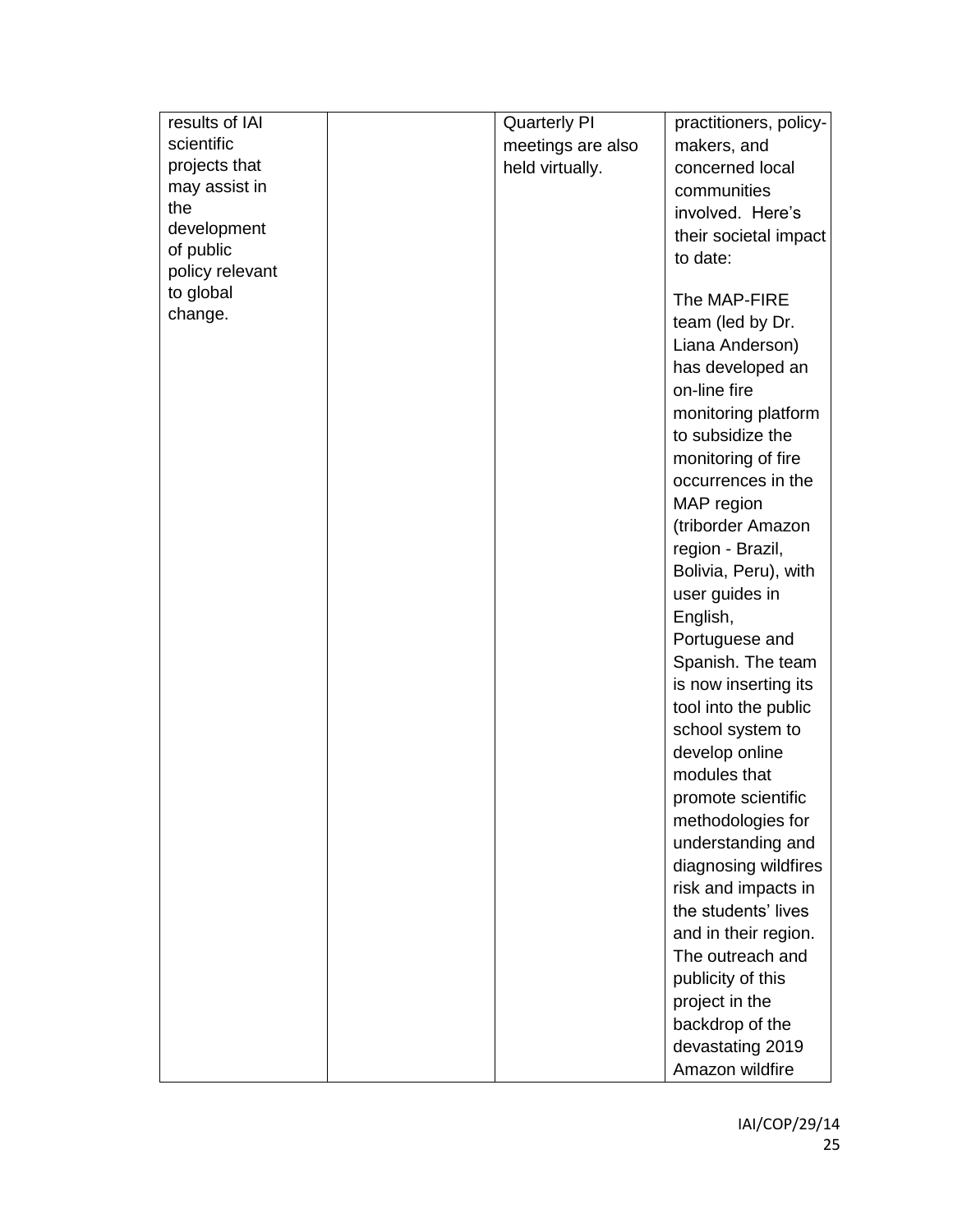|  | season has             |
|--|------------------------|
|  | expanded the use       |
|  | of the tool into the   |
|  | health sector.         |
|  |                        |
|  | Dr. Jeremy             |
|  | Pittman's team is      |
|  | able to provide        |
|  |                        |
|  | specific               |
|  | adaptations and        |
|  | solutions to the       |
|  | climate-driven         |
|  | stressors on yellow    |
|  | clam fisheries in      |
|  | Uruguay. The           |
|  | team is also           |
|  | looking to find        |
|  | similar solutions for  |
|  | small-scale            |
|  | shrimping              |
|  | communities in         |
|  | Brazil. The team's     |
|  | work was featured      |
|  |                        |
|  | in the Pulitzer Prize  |
|  | winning                |
|  | <b>Washington Post</b> |
|  | series 2°C: Beyond     |
|  | the limit:Dangerous    |
|  | new hot zones are      |
|  | spreading around       |
|  | the world.             |
|  |                        |
|  | The GovernAgua         |
|  | project seeks to       |
|  | improve water          |
|  | governance in          |
|  | Argentina, Brazil      |
|  | and Uruguay, by        |
|  | strengthening          |
|  | capacities for         |
|  | adaptation,            |
|  | anticipation and co-   |
|  | creation of            |
|  |                        |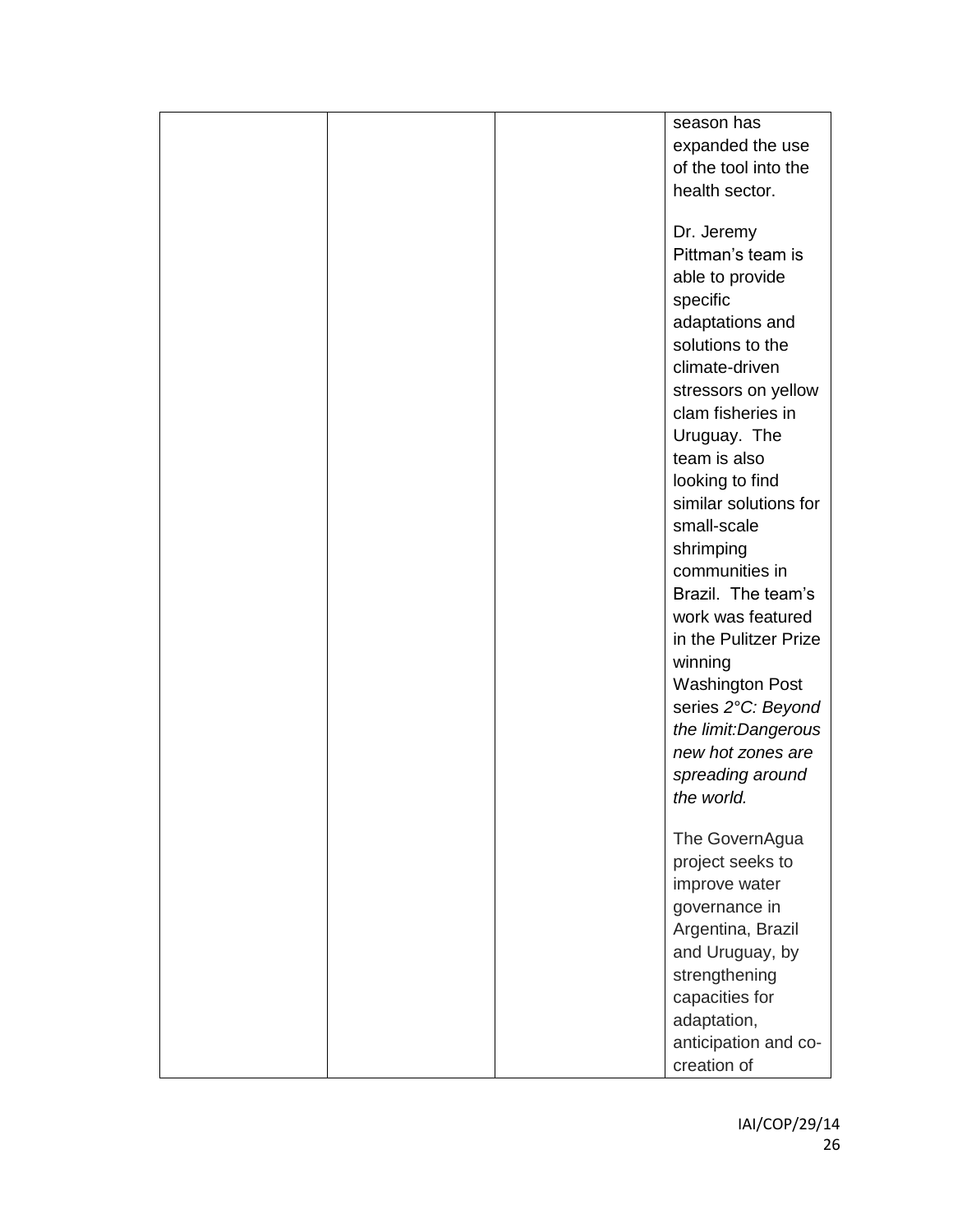|  | knowledge with key    |
|--|-----------------------|
|  | actors in the water   |
|  | basin case studies.   |
|  | Sectors of actors     |
|  | include different     |
|  | levels of             |
|  | government, social    |
|  | organizations,        |
|  | industries, the       |
|  | scientific-technical  |
|  | sector, companies     |
|  | providing services    |
|  | (drinking water and   |
|  | sanitation), etc.     |
|  | The project has       |
|  | found that through    |
|  | its intense outreach  |
|  | and work with the     |
|  | public, several       |
|  | actors have           |
|  | expressed interest    |
|  | in relating the       |
|  | results of the        |
|  | project for water     |
|  | governance in         |
|  | other water basins.   |
|  |                       |
|  | Dr. Alonso's          |
|  | project's analysis of |
|  | the policy context    |
|  | in all four case      |
|  | studies has allowed   |
|  | them to identify      |
|  | topics of interest    |
|  | across cases          |
|  | including: a) forms   |
|  | of state              |
|  | organization, b)      |
|  | relationships with    |
|  | civil society, c)     |
|  | engagement with       |
|  | international         |
|  | organization. The     |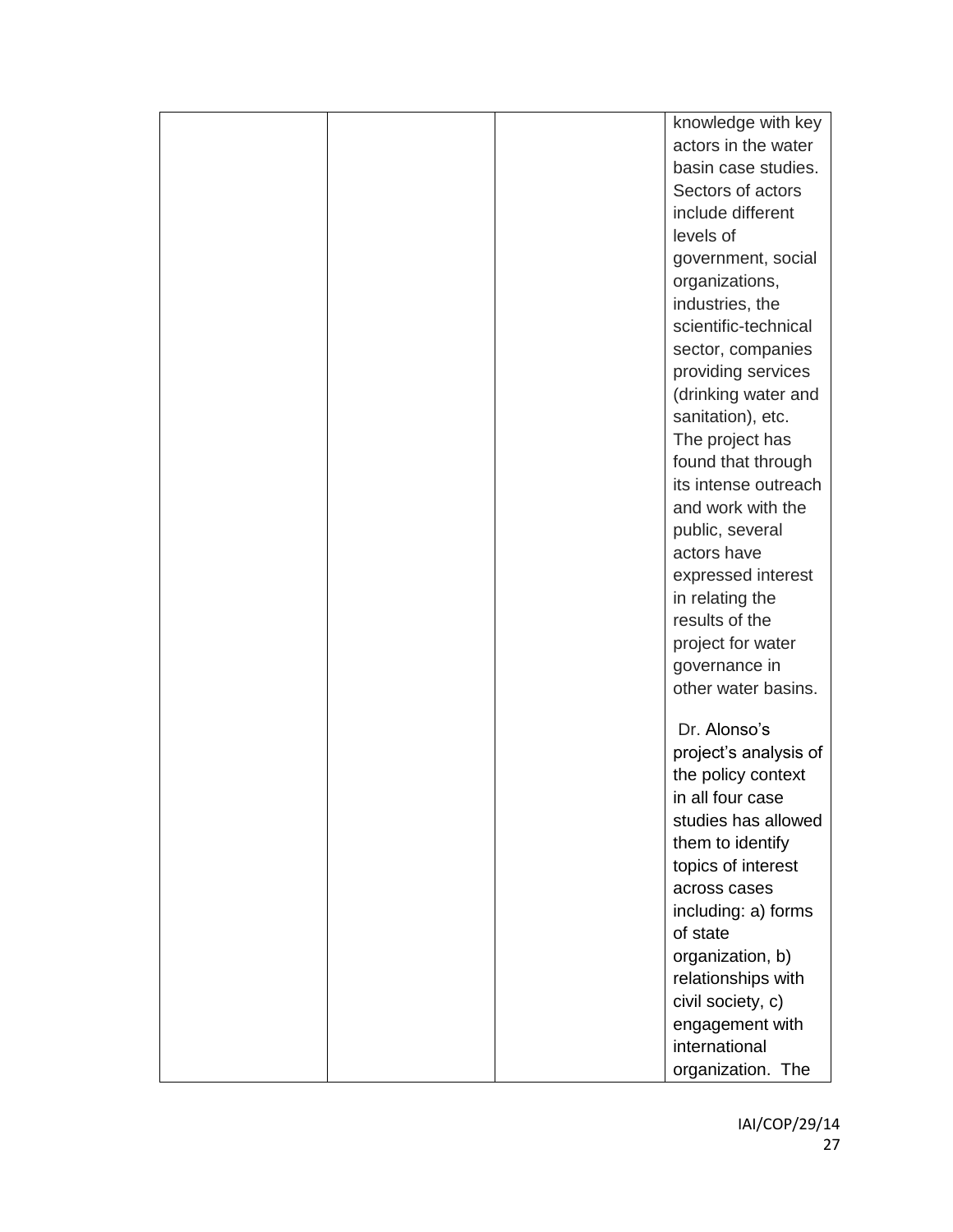|  | project contributes          |
|--|------------------------------|
|  | to on-the-ground             |
|  | implementation of            |
|  | global policies,             |
|  | such as the                  |
|  | Convention on                |
|  | <b>Biological Diversity,</b> |
|  | and the Aichi                |
|  | <b>Biodiversity</b>          |
|  | Targets for the              |
|  | 2011-2020 period             |
|  | (Strategic goals C,          |
|  |                              |
|  | D, and E, and                |
|  | Targets 11, 14, and          |
|  | 18).                         |
|  | Dr. Diaz's project           |
|  | intends to be                |
|  | relevant to different        |
|  | stakeholders, such           |
|  | as decision-makers           |
|  | in the different             |
|  | governmental                 |
|  | bodies, as well as           |
|  | medium- and large-           |
|  | scale agricultural           |
|  | producers, small-            |
|  | scale diversified            |
|  | producers, peasants          |
|  | and farmers, and             |
|  | different civil society      |
|  | organizations                |
|  | working on human             |
|  | and natural                  |
|  | wellbeing in the             |
|  | territories. The             |
|  | project, through             |
|  | stakeholder                  |
|  |                              |
|  | workshops, brings            |
|  | together                     |
|  | stakeholders who, to         |
|  | a large extent, don't        |
|  | often find                   |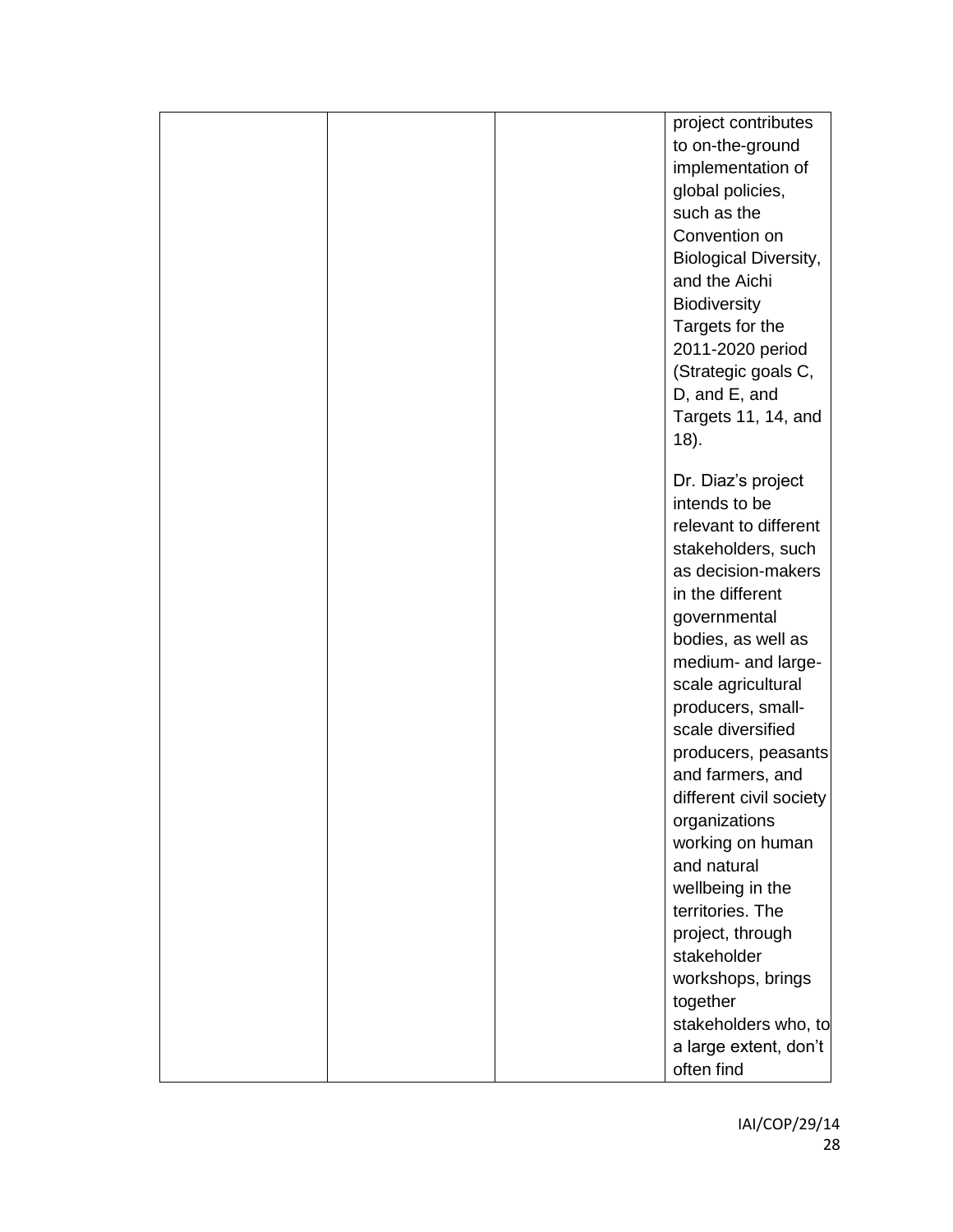|                        |                    |                     | themselves together                   |
|------------------------|--------------------|---------------------|---------------------------------------|
|                        |                    |                     | at the table.                         |
|                        |                    |                     |                                       |
|                        |                    |                     | The project led by                    |
|                        |                    |                     | Dr. Marques has                       |
|                        |                    |                     | identified the                        |
|                        |                    |                     | economic                              |
|                        |                    |                     | importance of                         |
|                        |                    |                     | recreational activities               |
|                        |                    |                     | which enables                         |
|                        |                    |                     | policies designed by                  |
|                        |                    |                     |                                       |
|                        |                    |                     | municipal                             |
|                        |                    |                     | government to<br>address tradeoffs in |
|                        |                    |                     |                                       |
|                        |                    |                     | use by targeting                      |
|                        |                    |                     | those most likely to                  |
|                        |                    |                     | benefit a larger                      |
|                        |                    |                     | number of local                       |
|                        |                    |                     | inhabitants in the                    |
|                        |                    |                     | long run and protect                  |
|                        |                    |                     | the most vulnerable                   |
|                        |                    |                     | ones as well. The                     |
|                        |                    |                     | project has also                      |
|                        |                    |                     | more clearly                          |
|                        |                    |                     | identified, to local                  |
|                        |                    |                     | municipal                             |
|                        |                    |                     | government, the                       |
|                        |                    |                     | importance of                         |
|                        |                    |                     | restoring the flow                    |
|                        |                    |                     | regime in the whole                   |
|                        |                    |                     | Parana River.                         |
|                        |                    |                     | providing sound and                   |
|                        |                    |                     | scientifically based                  |
|                        |                    |                     | support for the                       |
|                        |                    |                     | creation of public                    |
|                        |                    |                     | policies that protect                 |
|                        |                    |                     | the ecosystem and                     |
|                        |                    |                     | regulate activities                   |
|                        |                    |                     | that depend on it.                    |
| XXVII/26. The          | I.2.ii. The        | (1) See XXVII/24    | (1) See XXVII/24                      |
| <b>IAI Directorate</b> | Directorate will   | above.              | above.                                |
| is instructed to       | identify knowledge |                     |                                       |
| assist the             | gaps, find         | (2) The Directorate | (2) The Directorate                   |
|                        |                    |                     |                                       |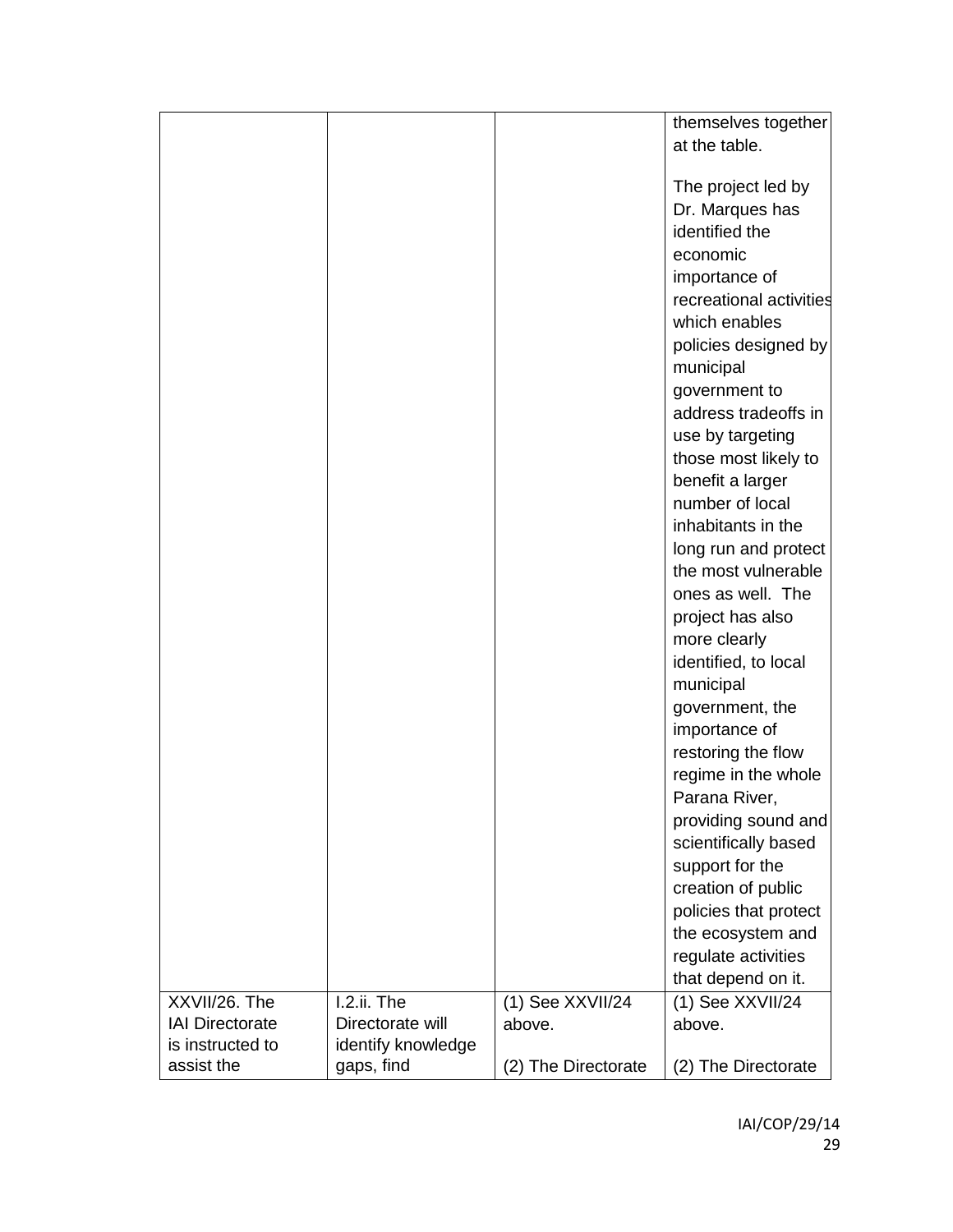| identifying<br>direct research and<br>Parties to share<br>promoted the<br>priority areas<br>resources towards<br>research needs and<br>and research<br>informing Parties'<br>priorities for four<br>needs for<br>priority needs.<br><b>Belmont Forum</b><br>priorities into three<br>policy and<br>Collaborative<br><b>Belmont Forum</b><br>decision |  |                         | enabled and            |
|------------------------------------------------------------------------------------------------------------------------------------------------------------------------------------------------------------------------------------------------------------------------------------------------------------------------------------------------------|--|-------------------------|------------------------|
|                                                                                                                                                                                                                                                                                                                                                      |  |                         |                        |
|                                                                                                                                                                                                                                                                                                                                                      |  |                         | incorporation of LAC   |
|                                                                                                                                                                                                                                                                                                                                                      |  |                         | research needs and     |
|                                                                                                                                                                                                                                                                                                                                                      |  |                         |                        |
|                                                                                                                                                                                                                                                                                                                                                      |  |                         |                        |
|                                                                                                                                                                                                                                                                                                                                                      |  | <b>Research Actions</b> | Collaborative          |
| making, as<br>(CRA) in the<br><b>Research Actions</b>                                                                                                                                                                                                                                                                                                |  |                         |                        |
| appropriate,<br>intersessional<br>(CRA) in the<br>related to                                                                                                                                                                                                                                                                                         |  |                         |                        |
| intersessional<br>period: Migration<br>global change                                                                                                                                                                                                                                                                                                 |  |                         |                        |
| and Mobility,<br>period: Migration<br>and wherever                                                                                                                                                                                                                                                                                                   |  |                         |                        |
| Systems of<br>and Mobility,<br>possible, use                                                                                                                                                                                                                                                                                                         |  |                         |                        |
| Sustainable<br>Systems of<br>this when                                                                                                                                                                                                                                                                                                               |  |                         |                        |
| Sustainable<br>Consumption and<br>designing and                                                                                                                                                                                                                                                                                                      |  |                         |                        |
| Production, and the<br>Consumption and<br>implementing                                                                                                                                                                                                                                                                                               |  |                         |                        |
| 2nd Climate,<br>its science                                                                                                                                                                                                                                                                                                                          |  |                         | Production, and the    |
| 2nd Climate,<br><b>Environment and</b><br>program.                                                                                                                                                                                                                                                                                                   |  |                         |                        |
| Environment and<br>Health (CEH2).                                                                                                                                                                                                                                                                                                                    |  |                         |                        |
| Health (CEH2).                                                                                                                                                                                                                                                                                                                                       |  |                         |                        |
| (3) The Directorate                                                                                                                                                                                                                                                                                                                                  |  |                         |                        |
| advanced LAC<br>(3) The Pathways                                                                                                                                                                                                                                                                                                                     |  |                         |                        |
| to Sustainability<br>participation in                                                                                                                                                                                                                                                                                                                |  |                         |                        |
| <b>Belmont Forum</b><br>CRA has selected                                                                                                                                                                                                                                                                                                             |  |                         |                        |
| CRAs by directly<br>13 projects to be                                                                                                                                                                                                                                                                                                                |  |                         |                        |
| enabling and<br>funded (pending                                                                                                                                                                                                                                                                                                                      |  |                         |                        |
| including our<br>final approval).                                                                                                                                                                                                                                                                                                                    |  |                         |                        |
| network of                                                                                                                                                                                                                                                                                                                                           |  |                         | The IAI will connect   |
| scientists,<br>LAC researchers                                                                                                                                                                                                                                                                                                                       |  |                         |                        |
| and stakeholders<br>researchers, public                                                                                                                                                                                                                                                                                                              |  |                         |                        |
| and private<br>on two projects.                                                                                                                                                                                                                                                                                                                      |  |                         |                        |
| institutions, decision                                                                                                                                                                                                                                                                                                                               |  |                         | This is the first time |
| makers, and<br>the IAI is providing                                                                                                                                                                                                                                                                                                                  |  |                         |                        |
| stakeholders in the<br>support through                                                                                                                                                                                                                                                                                                               |  |                         |                        |
| network and<br>Pathways to                                                                                                                                                                                                                                                                                                                           |  |                         |                        |
| <b>Sustainability CRA</b><br>capacity building                                                                                                                                                                                                                                                                                                       |  |                         |                        |
| LAC researchers<br>through an IAI                                                                                                                                                                                                                                                                                                                    |  |                         |                        |
| annex to the call<br>on Belmont Forum                                                                                                                                                                                                                                                                                                                |  |                         |                        |
| projects.<br>text.                                                                                                                                                                                                                                                                                                                                   |  |                         |                        |
| (4) See activities<br>(4) See results of                                                                                                                                                                                                                                                                                                             |  |                         |                        |
| the STeP<br>associated with the                                                                                                                                                                                                                                                                                                                      |  |                         |                        |
| Fellowship<br>Science,                                                                                                                                                                                                                                                                                                                               |  |                         |                        |
| Technology, Policy<br>Program under                                                                                                                                                                                                                                                                                                                  |  |                         |                        |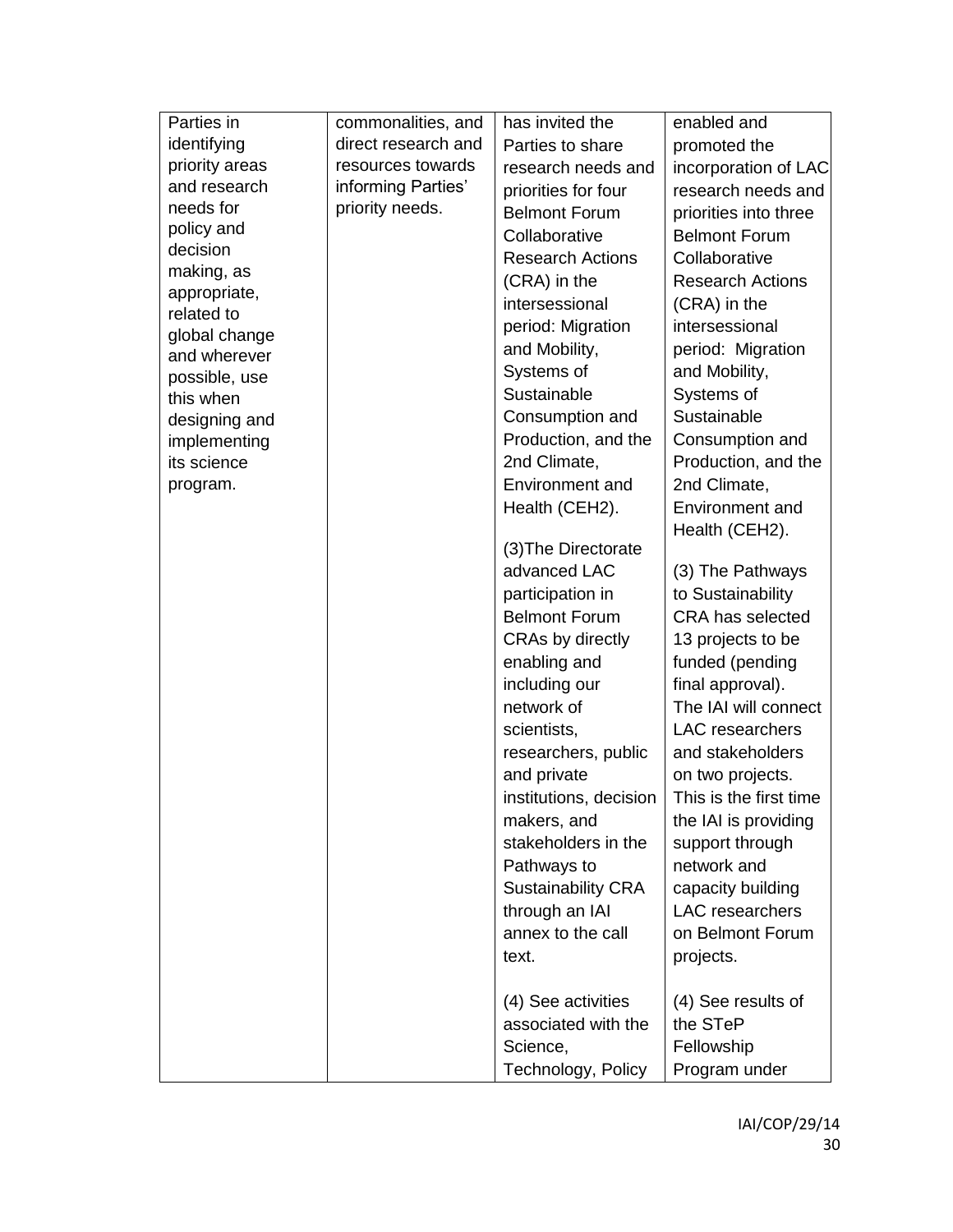|  | (STeP) Fellowship | XXVII/18 in the   |
|--|-------------------|-------------------|
|  | Program under     | report on the     |
|  | XXVII/18 in the   | capacity building |
|  | report on the     | program.          |
|  | capacity building |                   |
|  | program.          |                   |

## Report on publications, data and information

| Decision                                                                                                                                                                                                                                                                                                          | Strategic Plan                                                                                                                                                                                           | Actions by the IAI<br><b>Directorate</b>                                                                                                                                                                                                                                                                                                                                                                                                                                                            | <b>Results</b>                                                                                                                                                                                                                                                                               |
|-------------------------------------------------------------------------------------------------------------------------------------------------------------------------------------------------------------------------------------------------------------------------------------------------------------------|----------------------------------------------------------------------------------------------------------------------------------------------------------------------------------------------------------|-----------------------------------------------------------------------------------------------------------------------------------------------------------------------------------------------------------------------------------------------------------------------------------------------------------------------------------------------------------------------------------------------------------------------------------------------------------------------------------------------------|----------------------------------------------------------------------------------------------------------------------------------------------------------------------------------------------------------------------------------------------------------------------------------------------|
| XXVII/28. The IAI<br>Directorate is<br>instructed to<br>continue working<br>jointly with the<br>Science<br>Advisory<br>Committee (SAC),<br>the Science Policy<br>Advisory<br>Committee (SPAC)<br>and CRN3<br>researchers on the<br>publication of a<br>Special issue on<br>the IAI in a peer<br>reviewed journal. | Theme I<br>Goal 1<br>Objective vi:<br>Improve public<br>awareness and<br>provide scientific<br>information to<br>governments for<br>the development of<br>public policy<br>relevant to global<br>change. | The IAI has<br>published a special<br>issue in the Journal<br>Environmental<br>Development, vol.<br>38 (2021) on the<br>results of the<br>CRN3. Editors to<br>this special issue<br>included Susanna<br>Ehlers, Marcos<br>Regis da Silva,<br>Susana Adamo,<br>Tereza Cavazos,<br>Evelia Rivera<br>Arriaga.<br>Articles will be<br>available under<br>open access. At the<br>time of writing, the<br>IAI Directorate is<br>finalizing<br>requirements to<br>make the articles<br>open to the public. | Parties have<br>information on the<br>cutting-edge<br>program under the<br>CRN3 for the<br>development of<br>more effective<br>public policy.<br>Researchers and<br>decision makers in<br>the Americas and<br>elsewhere are<br>aware of the IAI<br>and its<br>transdisciplinary<br>research. |
|                                                                                                                                                                                                                                                                                                                   |                                                                                                                                                                                                          | The IAI Directorate<br>is a member of a<br>"Harnessing the<br>world's academies<br>to combat predatory<br>academic journals<br>and conferences"<br>organized by the<br>Interacademy                                                                                                                                                                                                                                                                                                                 | Promote quality<br>scientific publishing<br>and prevent the<br>growth of<br>fraudulent and<br>predatory<br>publishing in the<br>Americas.                                                                                                                                                    |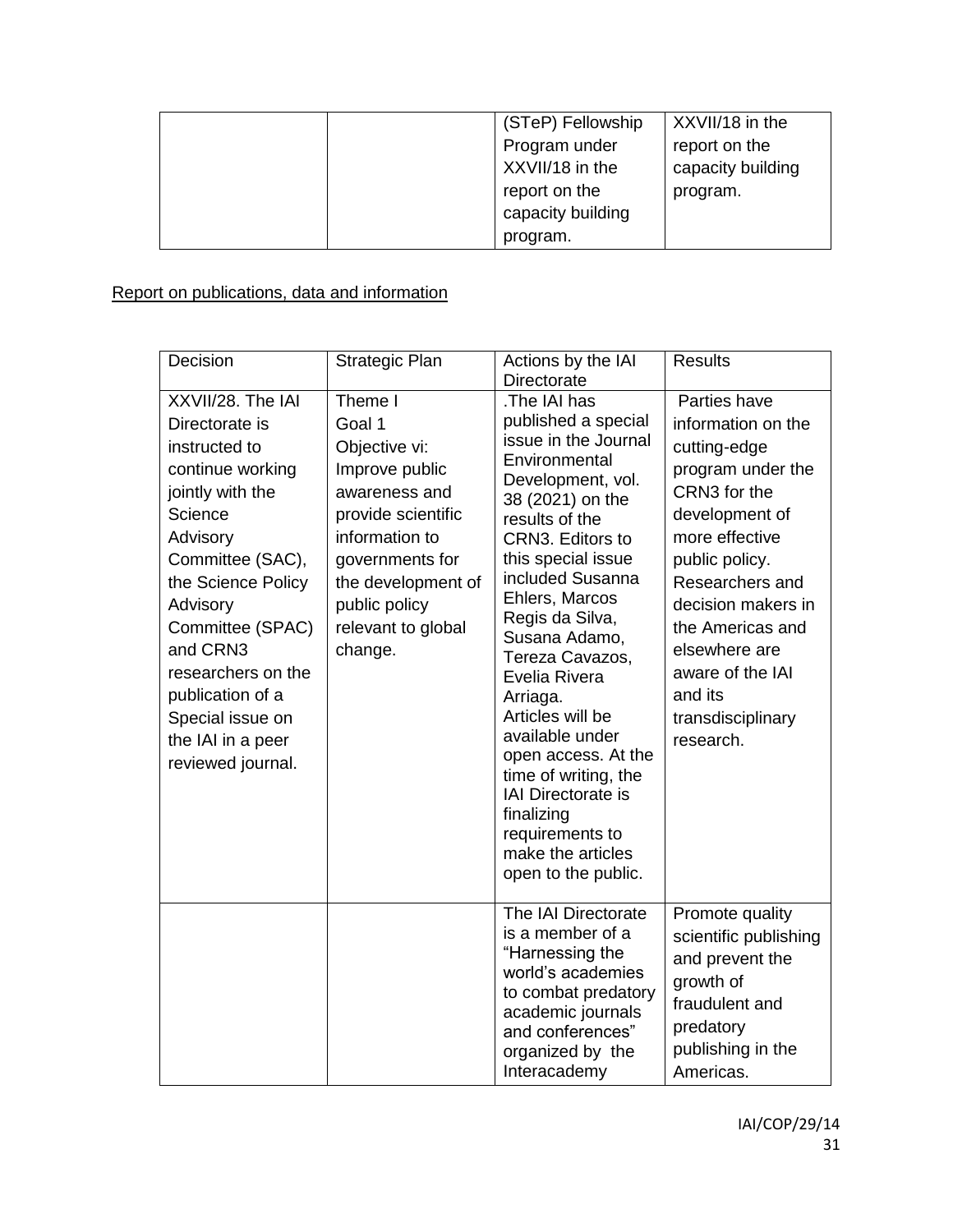|                                                                                                                                                                                                                                                                                                                                                                                                            | Partnership                                                                                                                                                                               |                                                                                                                                   |
|------------------------------------------------------------------------------------------------------------------------------------------------------------------------------------------------------------------------------------------------------------------------------------------------------------------------------------------------------------------------------------------------------------|-------------------------------------------------------------------------------------------------------------------------------------------------------------------------------------------|-----------------------------------------------------------------------------------------------------------------------------------|
| Theme I<br>Goal 1<br>Objective vi<br>Action a: The<br>Directorate will<br>support open<br>science by<br>making all literature<br>produced through<br>IAI funded research<br>freely available or<br>by requiring that<br>articles be available<br>on the IAI webpage<br>or be deposited in a<br>public access<br>compliant<br>repository within 12<br>months of the<br>journal's final<br>publication date. | A database of<br>scholarly articles<br>generated from IAI<br>projects and<br>activities was<br>developed. The<br>database is<br>available at:<br>http://www.iai.int/en/<br><u>article</u> | IAI research is<br>made more widely<br>available to Parties<br>and the research<br>community in the<br>Americas and<br>elsewhere. |

#### **Conclusions**

- 6. This report does not purport to present a complete summary of activities organized by the IAI Directorate. Updates on activities omitted from this report will be provided to Parties during the 2020-2021 intersessional period.
- 7. The IAI Directorate notes that activities described are fully supportive of Decisions adopted by the CoP and are aligned with the IAI Strategic Plan.
- 8. The IAI Directorate is grateful for the support received from Parties and its partners that made achievement of the IAI work plan possible.

### **Recommendation**

9. The Conference of the Parties is invited to consider adopting the draft decisions contained in the Annex to the present document.